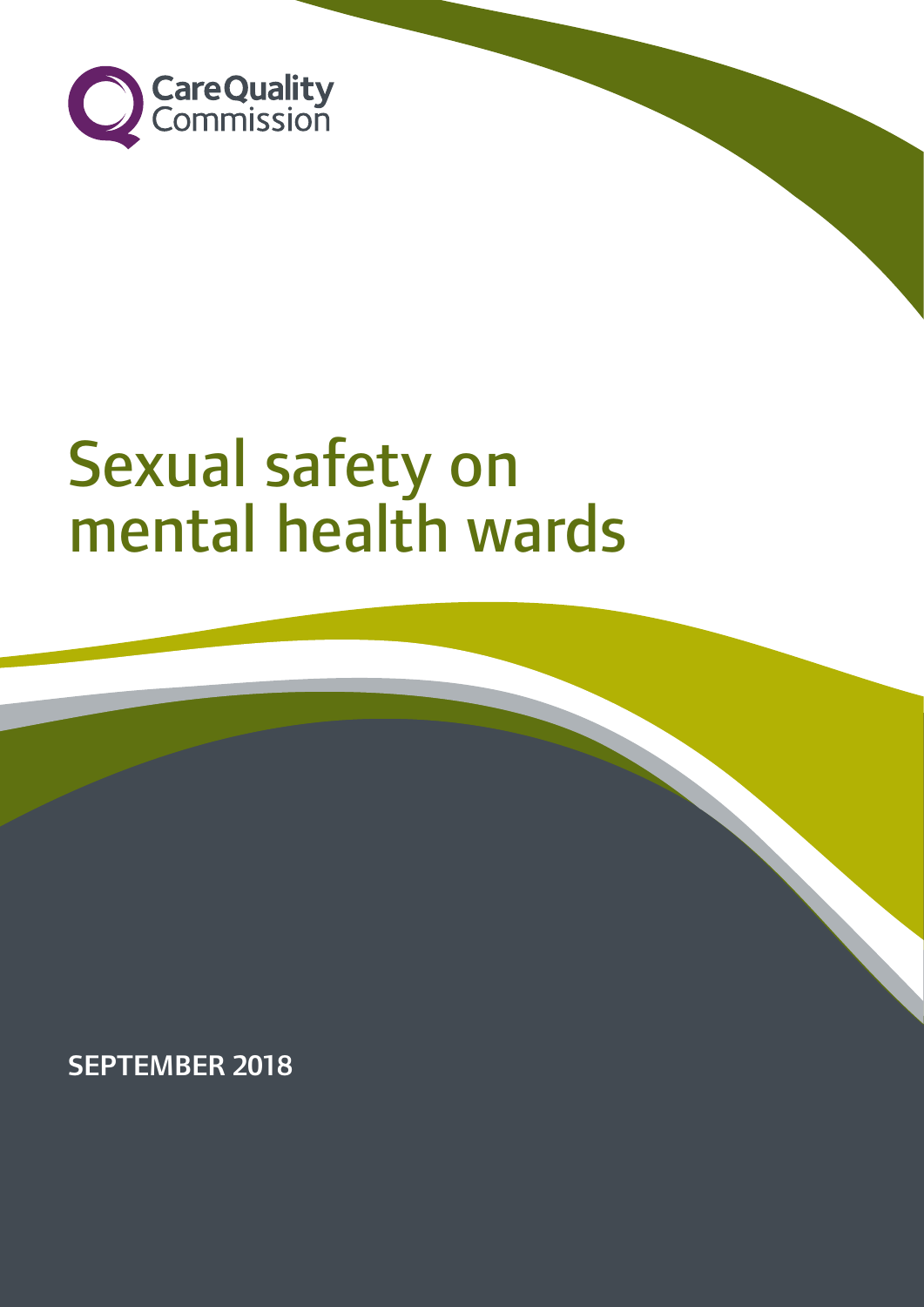# About the Care Quality Commission

### **Our purpose**

The Care Quality Commission is the independent regulator of health and adult social care in England. We make sure that health and social care services provide people with safe, effective, compassionate, high-quality care and we encourage care services to improve.

### **Our role**

We register health and adult social care providers.

We monitor and inspect services to see whether they are safe, effective, caring, responsive and well-led, and we publish what we find, including quality ratings.

We use our legal powers to take action where we identify poor care.

We speak independently, publishing regional and national views of the major quality issues in health and social care, and encouraging improvement by highlighting good practice.

### **Our values**

**Excellence** – being a high-performing organisation

**Caring** – treating everyone with dignity and respect

**Integrity** – doing the right thing

**Teamwork** – learning from each other to be the best we can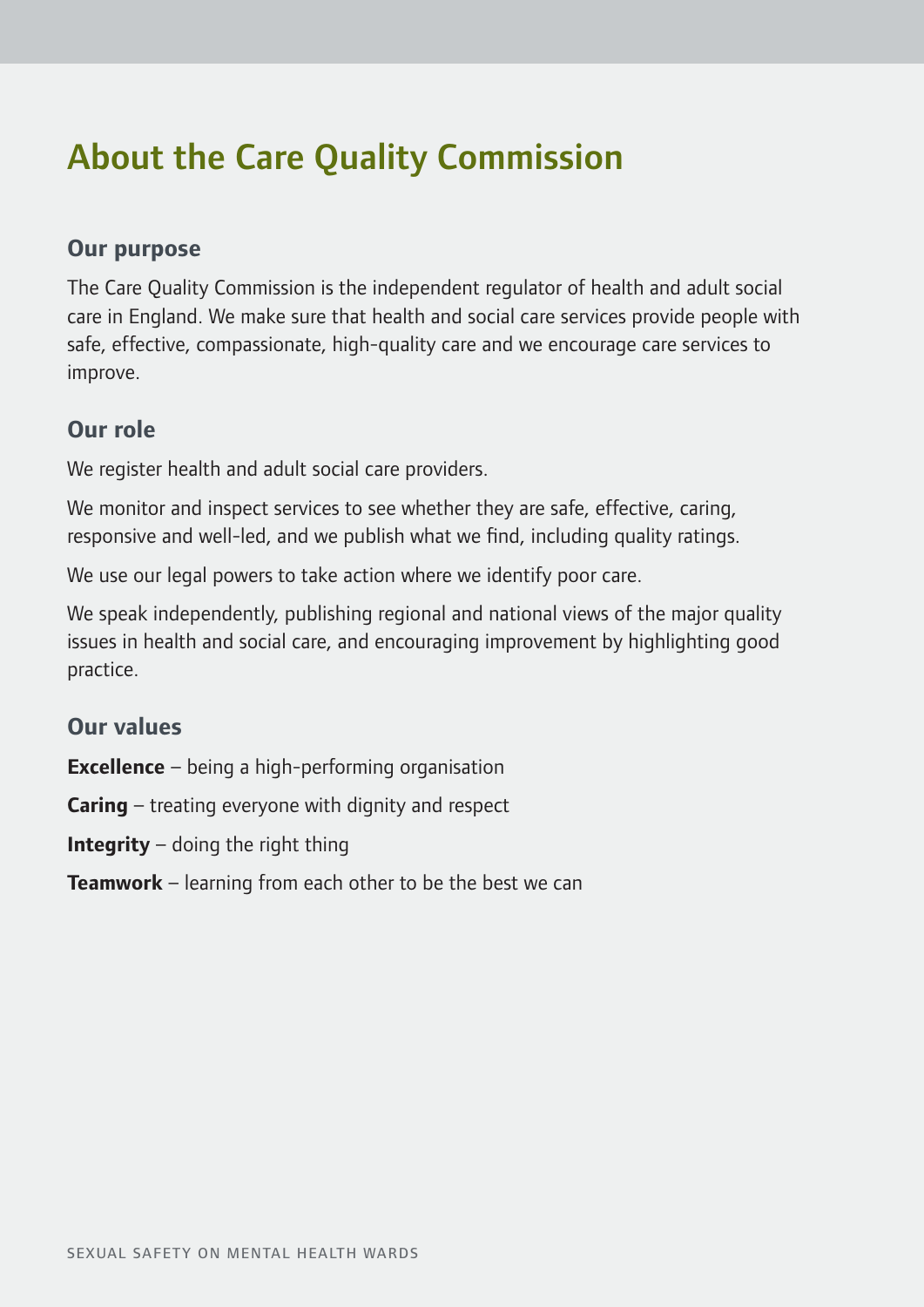### **Contents**

| $1_{\cdot}$ | People who use mental health inpatient services do not always feel that staff keep them                                                                                |  |
|-------------|------------------------------------------------------------------------------------------------------------------------------------------------------------------------|--|
| 2.          | Clinical leaders of mental health services do not always know what is good practice in<br>promoting the sexual safety of people using the service and of their staff14 |  |
| 3.          | Many staff do not have the skills to promote sexual safety or to respond appropriately to                                                                              |  |
|             | 4. The ward environment does not always promote the sexual safety of people using the                                                                                  |  |
|             | 5. Staff may under-report incidents and reports may not reflect the true impact on the                                                                                 |  |
| 6.          | Joint-working with other agencies such as the police does not always work well in                                                                                      |  |
|             |                                                                                                                                                                        |  |
|             |                                                                                                                                                                        |  |
|             |                                                                                                                                                                        |  |
|             |                                                                                                                                                                        |  |
|             |                                                                                                                                                                        |  |
|             |                                                                                                                                                                        |  |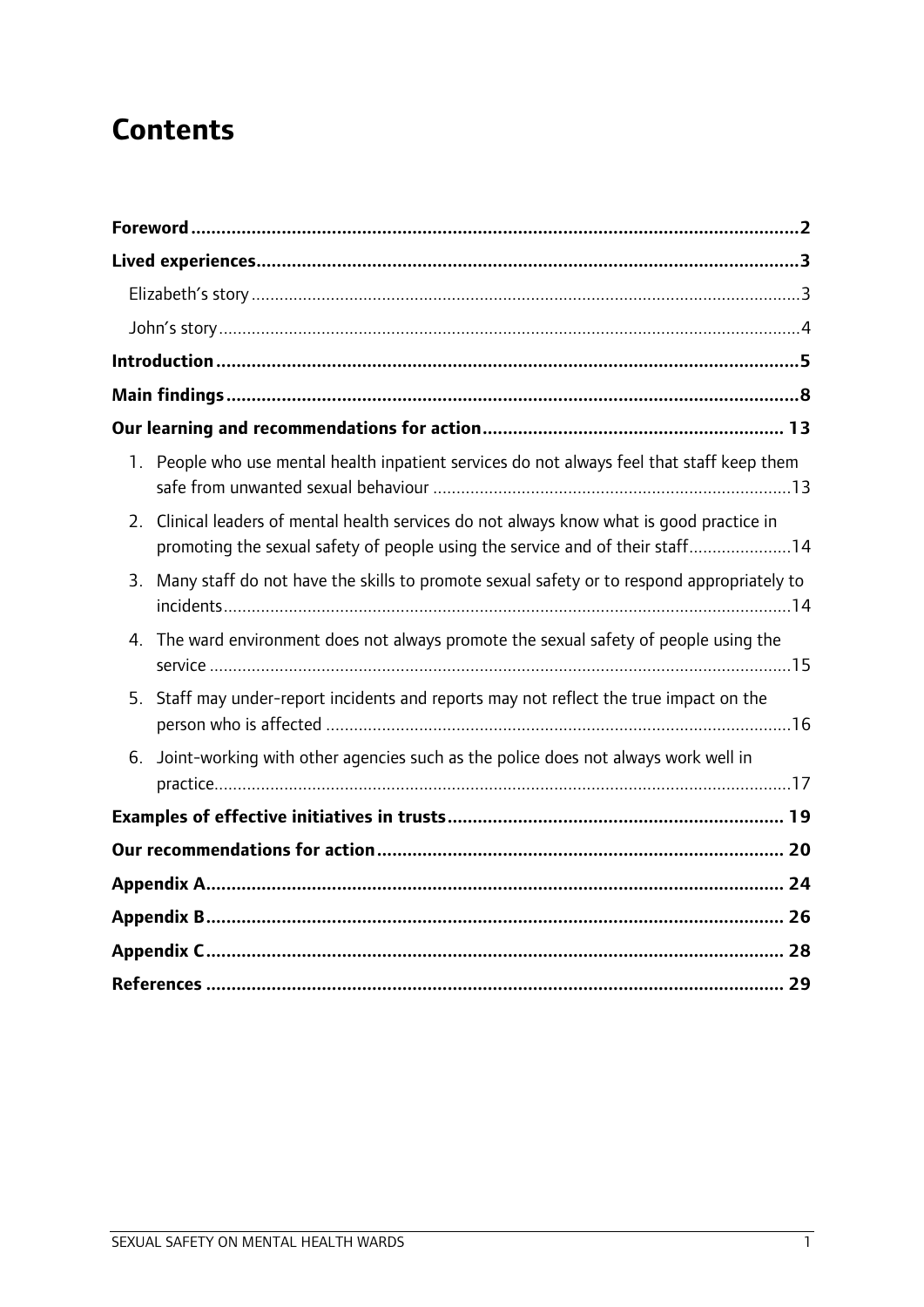### <span id="page-3-0"></span>**Foreword**

People with mental health conditions have just as much right as everyone else to safe and fulfilling sexual relationships. However, people affected by mental ill health can at times act in disinhibited ways or may lack the mental capacity to make sound decisions about relationships. They may also have experienced abuse in the past, which might have contributed to their mental ill health and which might leave them at risk of exploitation by others. These factors make it more likely that people engage in sexual behaviour that they would not when well or make them vulnerable to sexual abuse.

People whose mental ill health is so severe that they require care on a mental health ward are often at the most vulnerable point in their lives. Many will not have consented to being treated in hospital and will have been admitted against their will. Given this, mental health services have a heightened responsibility to protect people using inpatient care from harm.

In our report, The state of mental health services 2014 to 2017, we described mental health admission wards as a high-risk environment, citing rising rates of detention, high bed occupancy, frequent incidents of violence between patients and towards staff and increasing use of physical restraint.

Our analysis of incidents reported to the NHS National Reporting and Learning System suggests that sexual incidents are also commonplace on mental health wards. When we discussed our findings with people who have used services, they described the distress they experience when other patients speak to them using sexualised language, or when they observe other patients behave in a sexually disinhibited manner due to their mental ill health. Some told us that they had received unwanted sexual advances from other people or that they had engaged in sexual acts when mentally unwell that they have regretted afterwards. This distress is still very real for people after they leave hospital.

We would not wish for this work to have an impact on safe and fulfilling sexual relationships, as they are a part of a person's human rights. But as the quality regulator, our priority is to ensure that people using health and care services are kept safe, that due consideration is given to their mental capacity and that their privacy and dignity are maintained.

Therefore in this report, as well as sharing our findings, we say what we think should be done to improve sexual safety on mental health wards. These recommendations include: clearer guidance to staff, training so that staff can better support the sexual wellbeing of patients, strengthening of the reporting system, and investment in the physical and therapeutic environment of wards so that they better promote sexual safety. We have developed these recommendations in consultation with people who use services and organisations that represent their views, as well as with providers of mental health services, national system partners and professional bodies.

Paul White

Dr Paul Lelliott, Deputy Chief Inspector (Lead for Mental Health)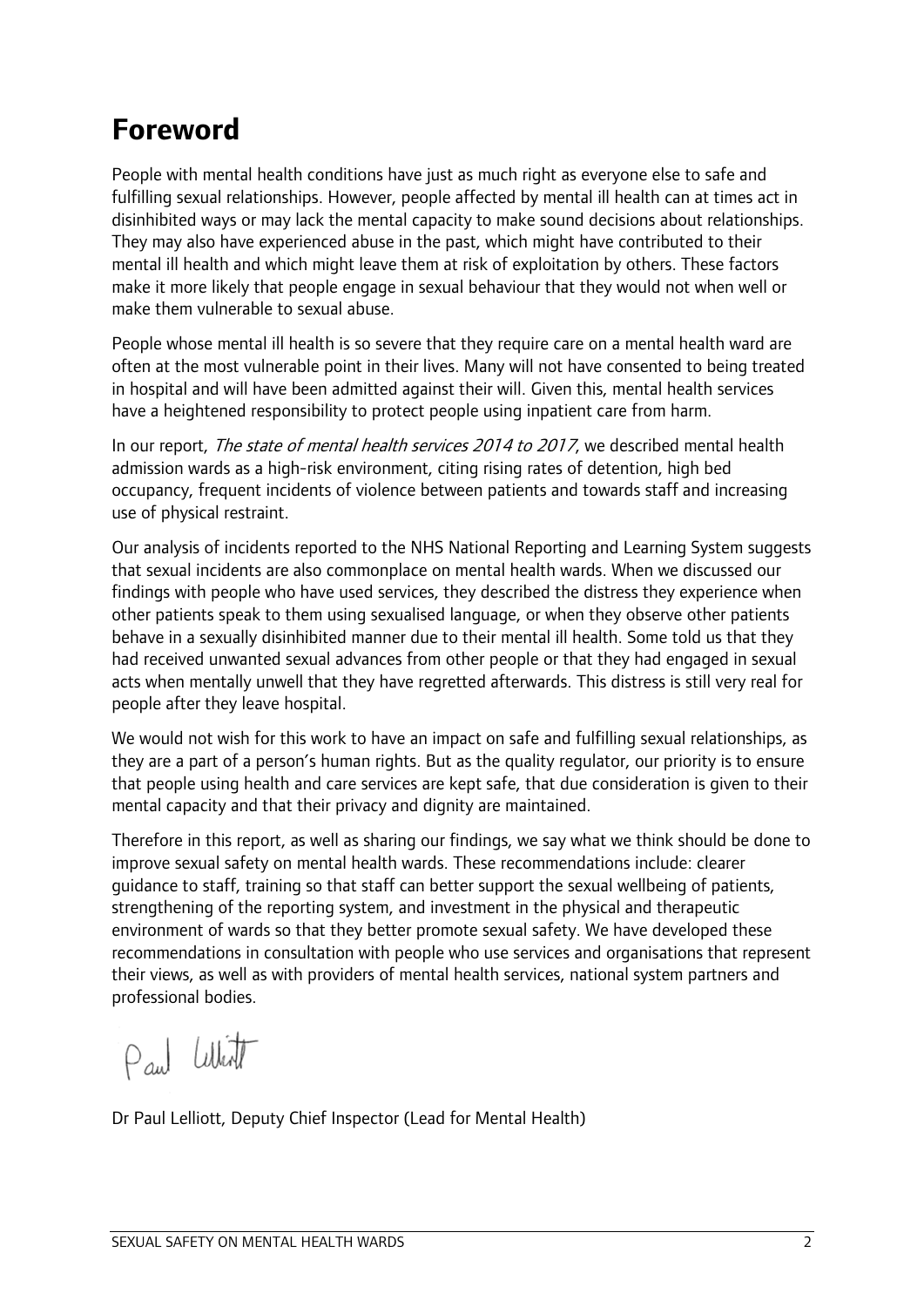### <span id="page-4-0"></span>**Lived experiences**

People have shared their experiences to help us understand the complexity and impact of sexual safety incidents so that we can learn and make improvements.

#### <span id="page-4-1"></span>**Elizabeth's[a](#page-24-0) story**

I was working in November 2007 when I disclosed to a psychotherapist how seriously my mental health had declined. I was asked to come back the next day and was sectioned. The way in which everything unfolded so suddenly was very traumatic. I was immediately taken to a mixed-sex acute mental health ward.

Towards the end of my eight-month long stay, while I was under section 3 of the Mental Health Act, an exploitive relationship formed with a male patient in the same ward.

The patient borrowed my phone for a weekend and ran up a huge bill calling sex lines. The patient also started regularly asking for money from me and coming with me to the cash point when I had leave to go out. After confiding in a staff member about my phone bill, I found out after that they must have told him what I had told them, as he knew about it.

The environment was a very difficult one to be in. It was easy to form inappropriate relationships with other patients. It was very busy and staff did not always have time to spend with patients.

The patient's attention soon became relentless and as patients would spend most of their time in the communal areas, I couldn't get away from him. I didn't report this to staff at the time, as after my experience with the financial exploitation, I didn't feel like I could fully trust them. Soon after this, he had sex with me twice. He also got in touch with his brother who had sex with me. I didn't feel like I could explain to anyone what had happened.

It wasn't until much later on when I moved to a new therapeutic community hospital, that I was finally able to share the whole story of what had happened to me six years earlier. At this hospital there was regular therapeutic work with community meetings, facilitated by psychosocial nurses. Being here helped save my life.

Although I still feel angry sometimes, I mostly feel compassion for the patients in that situation and also for the staff. It does concern me that things still need to improve. My fear is that this is happening to someone like me right now, but that you won't hear about it until much later on. Of everything I experienced, the worst harm I suffered by far was the sexual exploitation. That has completely scarred me for life.

<span id="page-4-2"></span>**<sup>.</sup>** <sup>a</sup> Not her real name. The story above is a personal account. None of the organisations involved have been asked to respond to these accounts.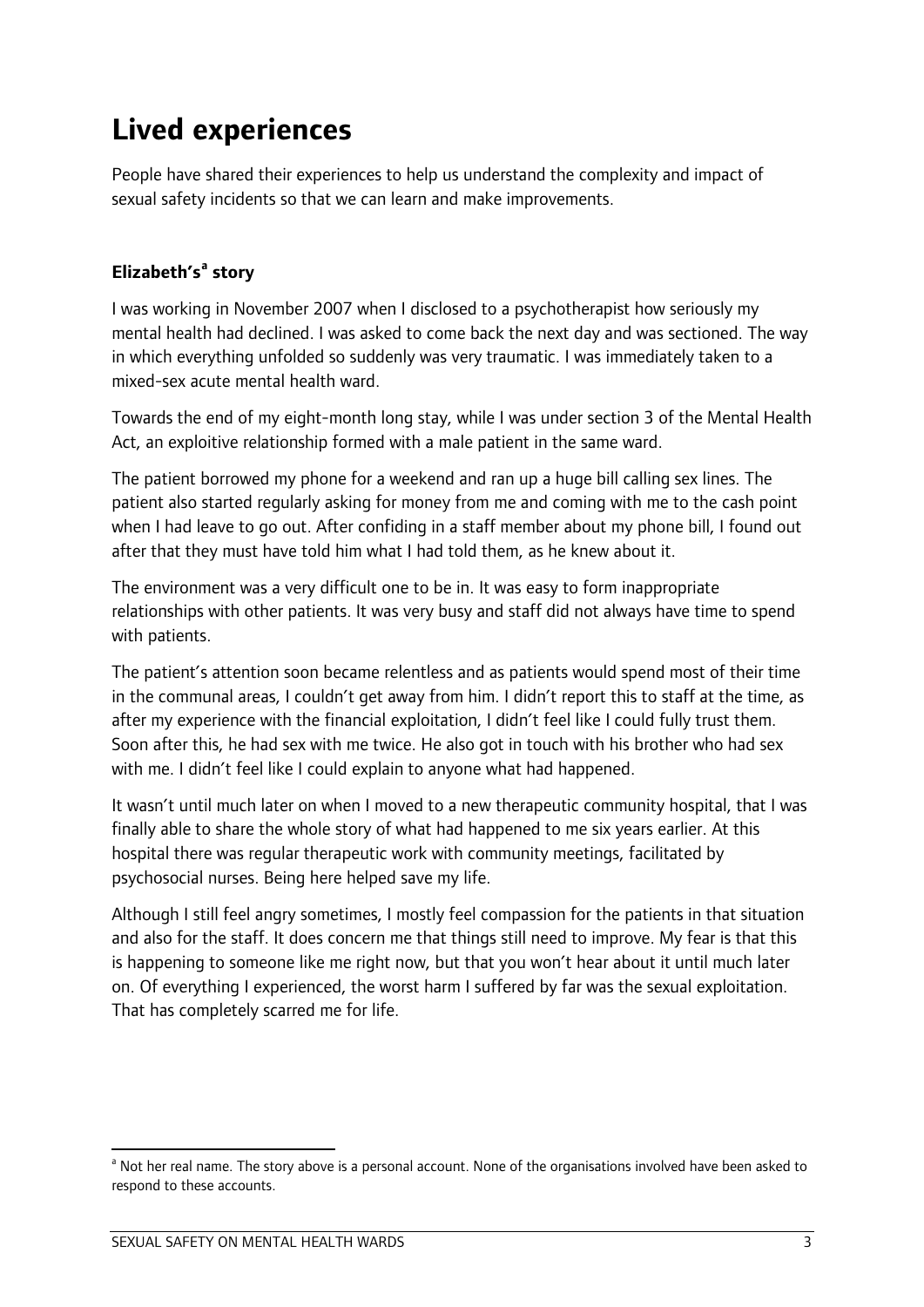#### <span id="page-5-0"></span>**John's[b](#page-4-2) story**

My wife developed postpartum psychosis after the birth of our second son. Following the subsequent death of her mother, my wife had a 'breakdown' and was admitted to hospital. At a later date there was a tribunal to review my wife's detention, and I was shocked to hear from a solicitor that she had performed oral sex on a male patient. I was very distressed that my wife, who the tribunal said was "likely to put herself at risk by sexual inhibition", had not been kept safe in hospital.

At the time of the incident, my wife lacked capacity and was on high levels of medication. I later found out that the two nurses on duty that night failed to inform the police, an action I felt was necessary as I believed my wife had been sexually assaulted as she had been coerced into performing a sexual act without her consent. The experience was traumatic to me, and to my wife.

The incident has changed our lives. I worked through a series of investigations, until I reached a point where a further appeal was the next step. I chose not to pursue this as it would mean putting my wife through all that again – her wellbeing is important to me.

When an earlier report on the incident was shared, it was very hard on my wife, and her psychosis returned, meaning she was hospitalised again. One of the nurses on the ward she was admitted to had been present the night of the incident. When my wife saw her she experienced the same trauma and ended up being restrained and secluded. My wife is now so terrified of ever being in hospital again, I fear she would take her own life.

I am determined to highlight the issues to make sure that a similar thing doesn't happen to another family – I want to work to ensure there is change, something that can give my wife and I a little closure. I believe trusts should learn to establish the root cause of an incident, involve all relevant stakeholders including the police and always be open to opportunities to improve.

<span id="page-5-1"></span> $\overline{\phantom{a}}$ b Not his real name. The story above is a personal account. None of the organisations involved have been asked to respond to these accounts.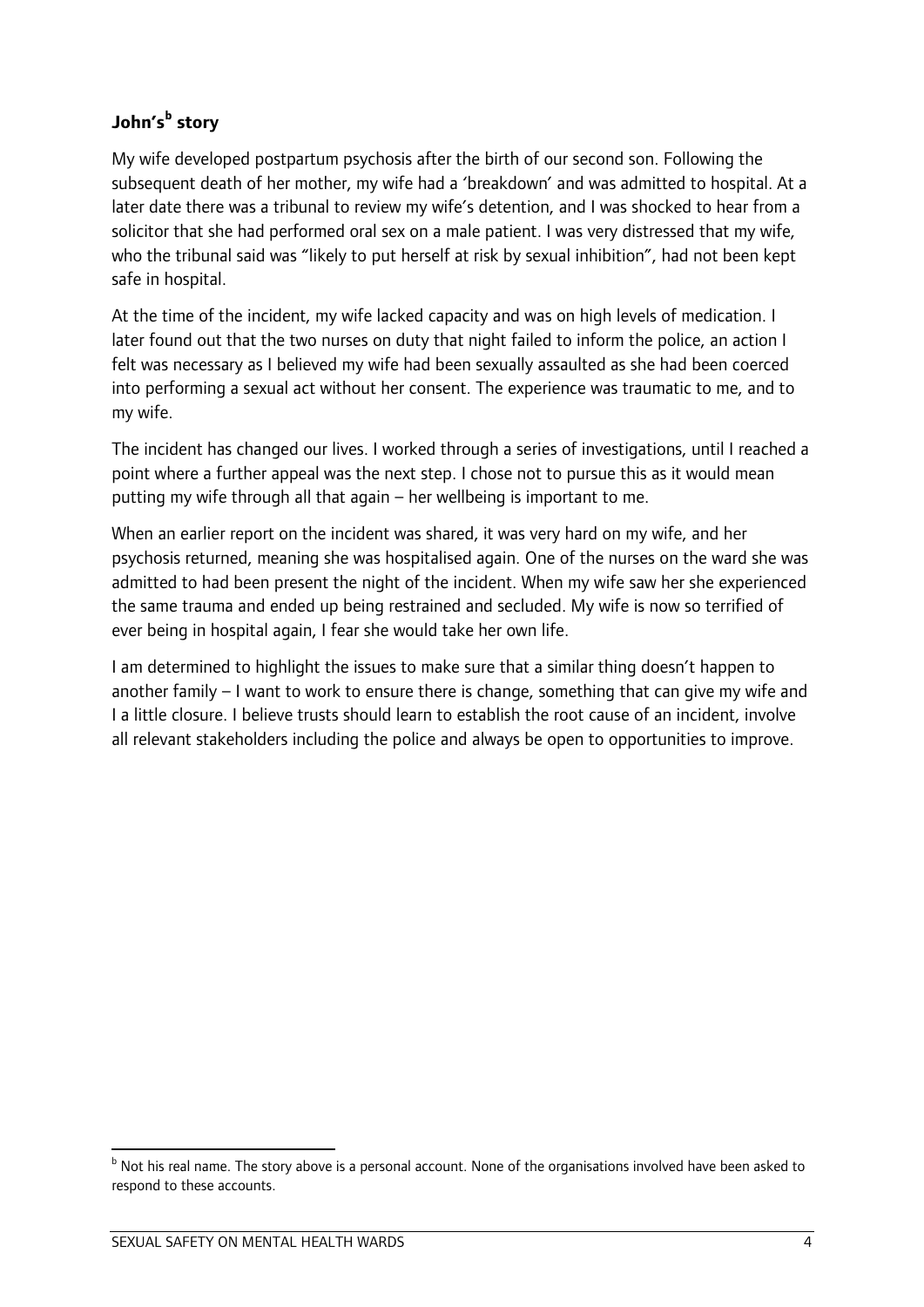### <span id="page-6-0"></span>**Introduction**

This report aims to raise awareness of issues around sexual safety in mental health wards. This is one aspect of the wider safety agenda being moved forward by the sector. In our report, The state of care in mental health services 2014 to 2017, we identified safety as the area in which services were most likely to perform poorly, with 4% of NHS core services and 5% of independent mental health core services rated as inadequate for safety, and only 59% and 6[1](#page-30-1)% respectively rated as good.<sup>1</sup> We had a particular concern about the safety of inpatient services. On too many wards, we found that the combination of a high number of detained patients who pose a risk to themselves and sometimes to others, old and unsuitable buildings, staff shortages and a lack of staff training, made it more likely that patients and staff are at risk of suffering harm. As this report shows, we have now also identified the harm experienced by some patients as a result of sexual safety incidents.

People have a right to feel and be safe while accessing treatment in mental health wards. As the quality regulator, our priority is to ensure that people using healthcare services are kept safe and that their privacy and dignity are maintained. This means ensuring that patients are protected from sexual safety incidents, and supporting patients who may behave inappropriately due to their condition.

It is important to note that all of the incidents that we analysed were reported by trust staff through a reporting system that trust managers had full access to. We therefore expect that managers of these services knew of these incidents and would have responded to them appropriately. We only have partial information about what these actions were, because it is not a requirement of the system that the person records this when they submit an incident report. CQC has followed up the most concerning reports, including alleged rapes and alleged incidents carried out by staff, and were assured that appropriate action had been taken by the trusts concerned. The purpose of the report is not to investigate individual incidents, but to provide an overview of these incidents nationally, identify key themes and enable the sector to come together to prevent incidents, share good practice around upholding sexual safety and responding to incidents.

Having listened to the experiences of people who have used services, we have been broad and inclusive in categorising sexual safety incidents (see illustrative examples in [appendix A\)](#page-25-1). In order to be as clear as possible, we have included a glossary in this report. We have also attempted to ensure that this report is respectful and free from gender and sexuality-based assumptions, while acknowledging that this is an area where mental health services could strengthen their approach.

Finally, we are aware that the content of this report may at times be difficult to read due to the nature of the subject area. We have done our best to be respectful and use appropriate language. The terminology in this area is constantly developing and evolving – as you read on, please bear in mind that it is not intended to cause upset or disrespect. Instead, the report is based on the analysis of real experiences, and on co-production with those who have an understanding of the impact of sexual incidents in mental health wards.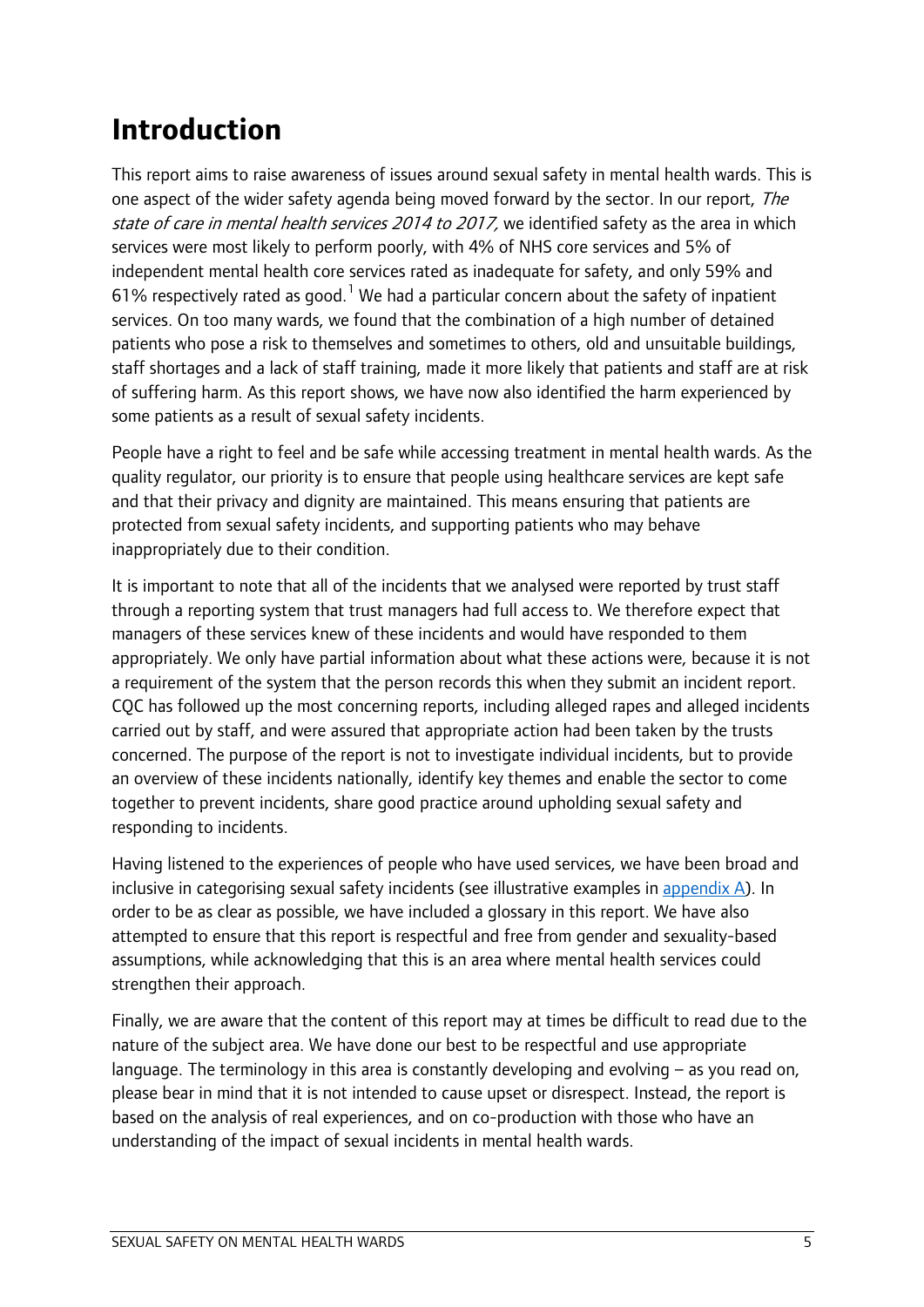#### **Why did we carry out this work?**

Last year, inspectors in one of our regional teams issued a requirement notice because an NHS mental health trust did not comply with the national guidance on eliminating mixed-sex accommodation on some of its mental health wards. $<sup>2</sup>$  $<sup>2</sup>$  $<sup>2</sup>$  The trust was slow to act. As part of their</sup> further assessment of the impact of this breach, the inspectors looked at the reports on patient safety incidents that staff working at the trust had submitted through the National Reporting and Learning System (NRLS), a system to enable learning from patient safety incidents in the NHS. Reviewing and analysing these incidents provides a greater understanding of national priorities for safety improvement, and helps to identify emerging risks and issues that might not be recognised locally and could merit national action.

They found a number of reports that described sexual incidents that had taken place on these wards. CQC took the further action necessary to ensure that this particular trust protected patients under its care.

These events made us decide to examine how often other mental health trusts in England report sexual incidents. We wanted to see whether there were any themes and areas where improvements could take place.

#### **How did we examine the issue further?**

We started by analysing reports of incidents that took place on wards in the three-month period from April to June 2017. The 54 mental health trusts in England had submitted 58,464 such reports through the NRLS. We used a 'text-mining' approach to identify which of these reports may be about sexual incidents. We were looking for incidents that involved sexual assault or harassment of patients or of staff, and sexualised behaviour. We also included incidents of nakedness, even when this was in a non-sexual context, and sexual words used as insults. We did this because people had told us about the distress that such acts can cause. We included reports that appeared to describe consensual sexual activity because it was rarely possible to determine from the description whether those involved had the mental capacity to agree to engage in sexual activity.

We then carried out a more in-depth analysis of those reports that described sexual incidents involving patients, staff, visitors and others.

#### **Engagement, consultation and co-production**

We held four engagement events to present and discuss the findings from our analysis. We used these events to help us better understand the effect of such incidents on patients and staff, the factors that influence sexual safety on mental health wards, and what might be done, locally and nationally, to improve the situation.

These events were attended by:

• 106 healthcare professionals, who represented 49 NHS trusts and independent sector providers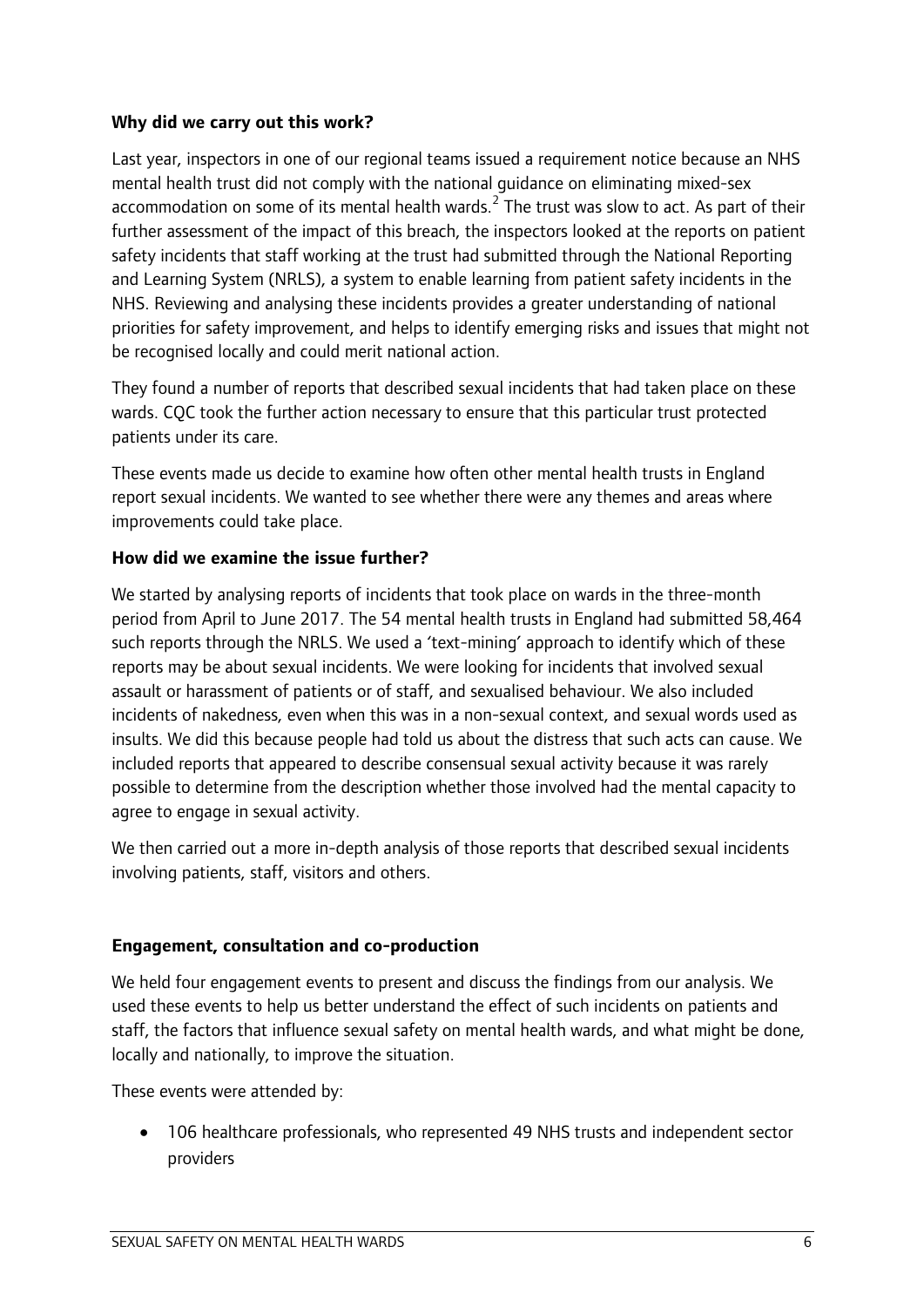- 14 people who work for an arms-length body (a term covering a wide range of public bodies, including non-ministerial departments, non-departmental public bodies, executive agencies and public corporations)
- 16 people who have used mental health services or who work for organisations that directly support people who have used mental health services. Some of these people have experienced sexual abuse on a mental health ward.

In addition, a small number of people asked to speak to us individually to share their experiences or those of people they care for.

#### **Review of previous work in this area**

Others have explored and written about sexual incidents involving people using mental health inpatient services. This literature has covered definitions, prevalence and the effect on patients.

In 2004, the mental health charity Mind published the findings of its Ward Watch campaign. It showed that 18% of people had experienced sexual harassment, and 5% had experienced sexual assault while they had been an inpatient.<sup>[3](#page-30-3)</sup>

In 2006, the National Patient Safety Agency (NPSA) published an analysis of patient safety incidents, including sexual safety incidents, occurring on mental health wards between November 2003 and September 2005. The NPSA repeated the analysis in 2007. Both identified significant numbers of sexual safety incidents. For example, between October 2006 and September 2007, there were 887 sexual safety incidents including 44 incidents which described an allegation of rape or sexual assault.

The work of the NPSA prompted a number of initiatives to promote positive practice in sexual safety for people using mental health inpatient services and to develop risk reduction strategies. These included national guidance on eliminating mixed-sex accommodation published by the Chief Nursing Officer in November 2010. $^2$ 

During our engagement we found that a number of services in England are making positive use of work that has been carried out in Australia to improve sexual safety and support patients. The Ministry of Health in New South Wales published its Sexual Safety of Mental Health Consumers Guidelines for inpatient settings in 2013.<sup>[4](#page-30-4),[5](#page-30-5)</sup> This provides practical advice and strategies to help mental health services to meet their responsibilities to promote the sexual safety of people who use services. It outlines what information people who use services should be given about their rights and obligations in sexual safety. It also calls for stronger relationships between mental health services and other services that support victims of sexual assaults.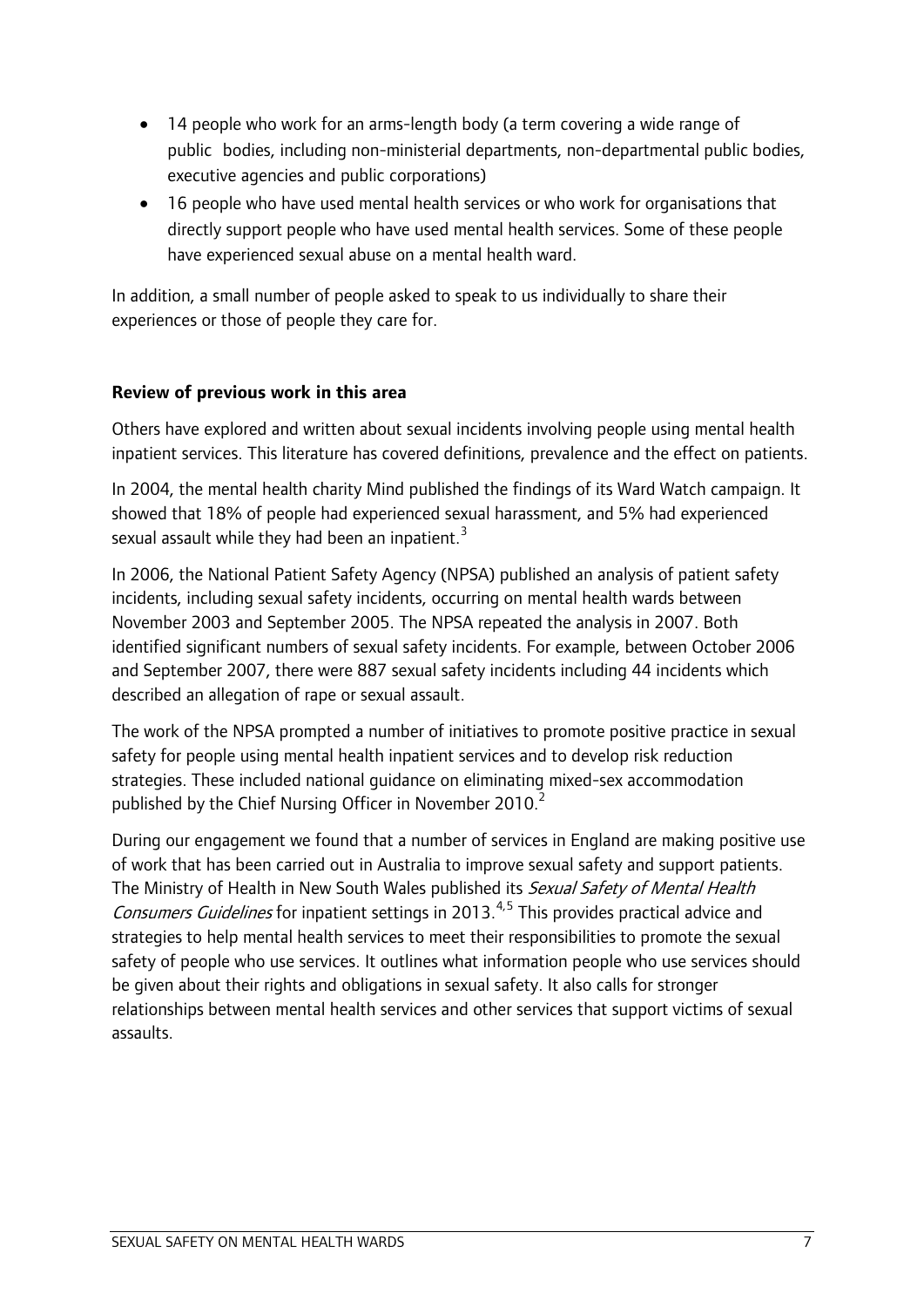### <span id="page-9-0"></span>**Main findings**

Our analysis of nearly 60,000 reports that took place on NHS trust mental health wards from April to June 2017 found 1,120 sexual incidents involving patients, staff, visitors and others described in 919 reports. This was 1.6% of all the reports.

### **Types of incident**

From the description provided, more than a third of the incidents could be categorised as sexual assault or sexual harassment of patients or staff.<sup>[c](#page-5-1)</sup> We found 29 reports where allegations of rape were made. Other common types of incidents included nakedness (including in contexts where this was clearly non-sexual) and exposure, and sexual words used as insults (figure 1).

CQC has followed up each of the alleged rapes with the trusts to ensure they have addressed the incidents appropriately.



*Figure 1: Types of incident*

Source: Mental health trusts reports to the National Reporting and Learning System (NRLS) from April to June 2017

Note: 'Other' includes sexual activity where it was not possible to determine from the reports whether the people concerned had the mental capacity to make the decision to participate in sexual activity.

<span id="page-9-1"></span>**<sup>.</sup>**  $\degree$  Defined in the Equality Act 2010 section 26, and the Sexual Offences Act 2003.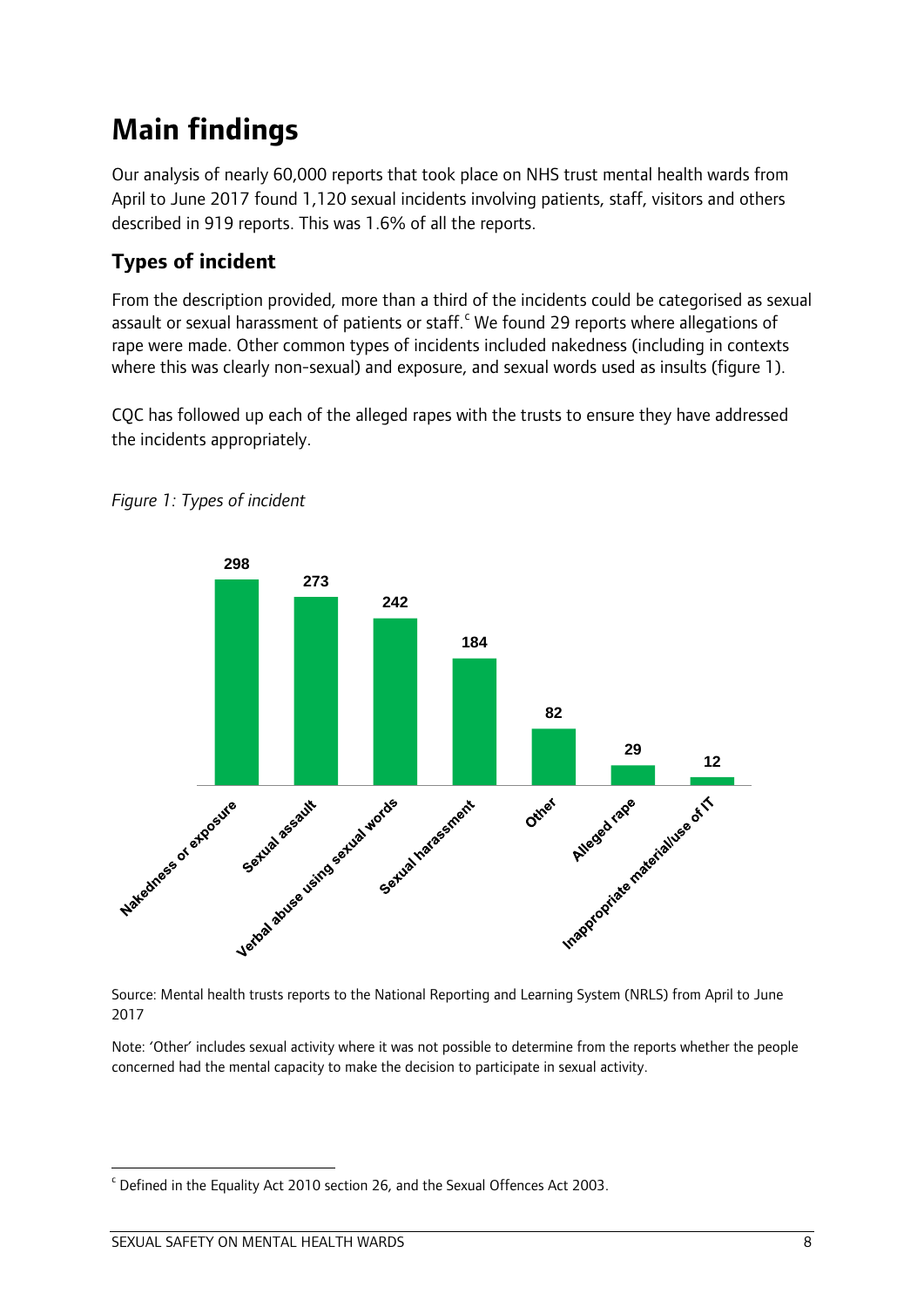#### **People involved in sexual incidents**

The alleged incidents were mostly carried out by patients (95% of all reports). However, in 51 (5%) of the reports, it was alleged that a member of staff was the person who carried out the incident. In all but one of the incidents where a member of staff was the alleged person, the incident had been reported by a patient. CQC has followed up the reports where the alleged person who carried out the incident was a member of staff, and the description of the incident suggested that further action was necessary but the report did not state whether action had been taken.

About two-thirds (594) of the people affected were categorised as patients and one third (301) were staff, with a small number (24) who were others, such as visitors to the ward.

Where we could determine the sex of the person who carried out the sexual incident, they were male in 495 reports an[d](#page-9-1) female in 153 reports.<sup>d</sup>

In 328 of the reports, the sex of the person affected was not recorded. In the reports where sex was reported, females were more likely to be the person affected: 267 reports versus 229 reports where a male was the person affected (figure 2). In the remainder of the reports both males and females were affected. In more than a quarter of the reports, more than one person was affected by the sexual behaviour.

For the females who were affected, 66% of the people who carried out sexual incidents were male, 16% female and in 18% the sex was not known.

For the males who were affected, 61% of people who carried out sexual incidents were male, 17% female and in 21% the sex was unknown.

 $\blacksquare$  Female carried out sexual incident  $\square$  Male carried out sexual incident





<span id="page-10-0"></span> $\overline{\phantom{a}}$ 

<sup>&</sup>lt;sup>d</sup> The division between male and female described in this section should be treated with caution as some aspects of the data mining may have made reports involving males more likely to be identified and included.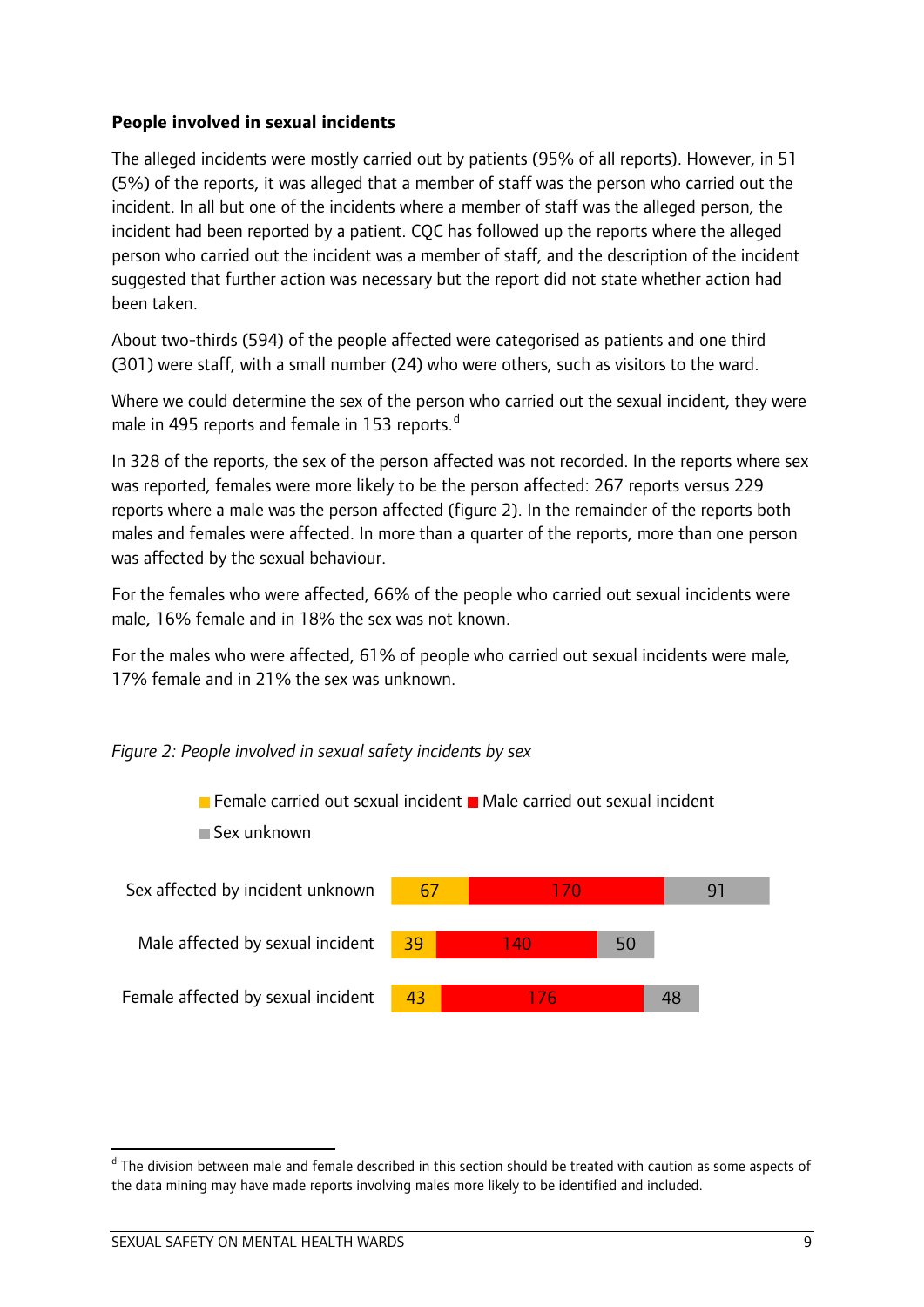#### **Where the sexual incidents happened**

Most of the alleged incidents took place in communal areas (416 incidents), with a smaller proportion of incidents taking place in patients' rooms or other private areas such as toilets and bathrooms (194 incidents), in outside areas of the ward such as gardens and courtyards (70 incidents), or in areas where staff may be present (23 incidents). A small number of alleged incidents happened when patients were on escorted or unescorted leave. In the remainder of the reports, we could not determine where the incident took place. Figure 3 below is a visual representation of incident locations and how often incidents occurred in each.



*Figure 3: Incident locations, as proportions of the total*

For the great majority of the reports we could not determine with any certainty whether the ward admitted both men and women (mixed-sex) or was single-sex. Around half of the incidents took place in acute adult wards or psychiatric intensive care units, with almost a quarter reported from forensic units and smaller proportions reported from learning disability units, older people's mental health units, and child and adolescent units.

#### **Response by the provider to the incident**

For 332 of the 919 descriptions, the person making the report did not state what action had been taken following the incident. Where they did, provider responses often involved several actions, for instance advising patients on appropriate behaviour and increasing observation, or restraint followed by seclusion and administering medication.

No single type of provider response dominated. Removing people who were involved from the scene, staff talking with the people involved about their behaviour, medication and medical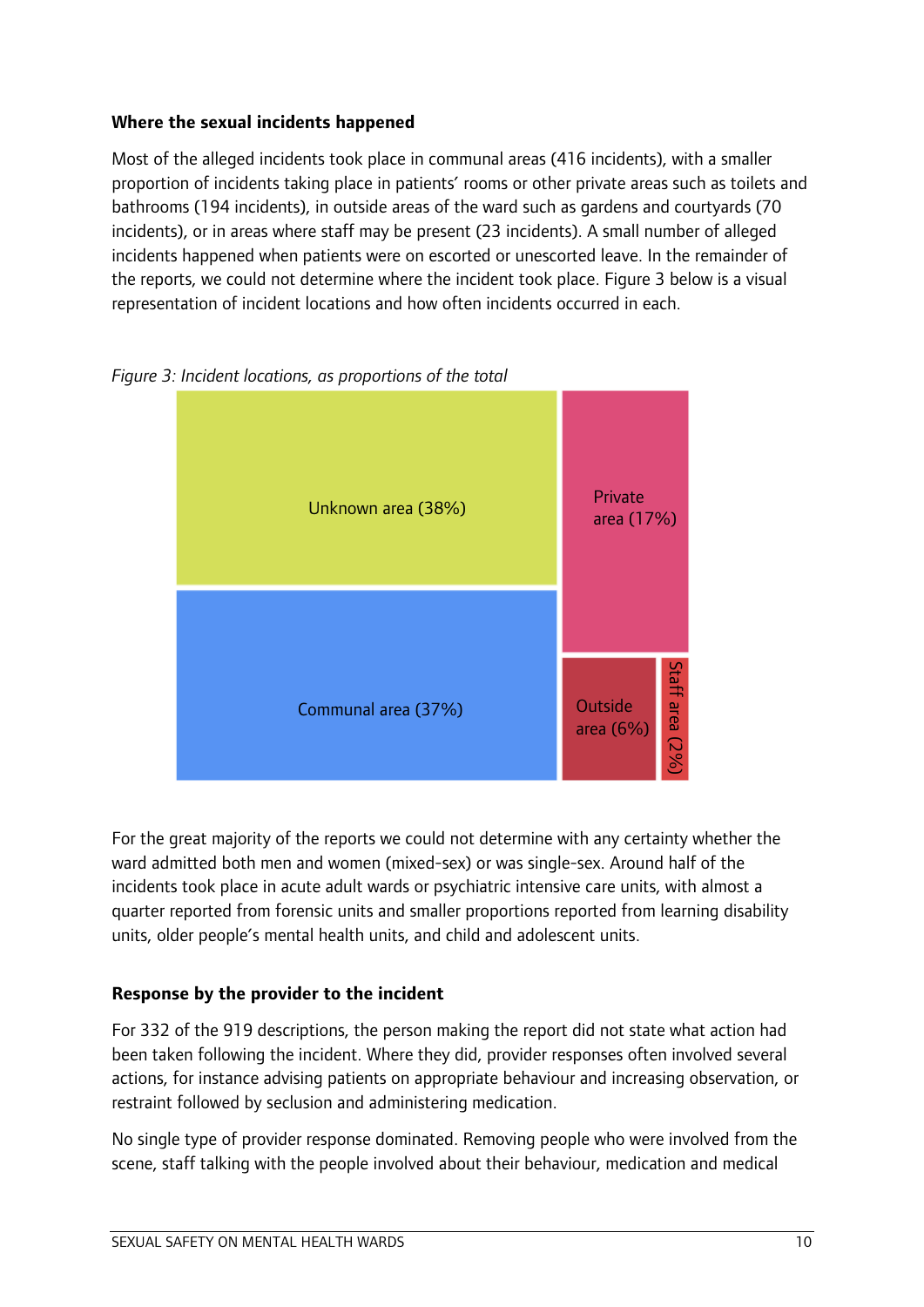interventions, verbal de-escalation and handling/physical restraint all featured in near equal numbers.

For 44 of the incidents, the report stated that the police had been involved and that 38 resulted in a referral to safeguarding.

Forty-eight responses were categorised as 'undefined/other', which mostly captured reporting along the lines of "staff intervened…" without any more detail (figure 4). As outlined in the limitations of the data section below, it is likely there were other responses including referrals to safeguarding or involvement of the police that were not recorded in the system, as there is no requirement to do so.

*Figure 4: Provider responses to incidents (these often involved several actions)* 



#### **The limitations of this analysis**

Although this analysis provides important information and will stimulate debate on how sexual safety can be improved, it is important to also recognise its limitations:

• The main analyses drew on the text description of the incidents by the staff member who completed the report. The length of the description varied greatly, with a mean length of 141 words and a range from seven to 780 words.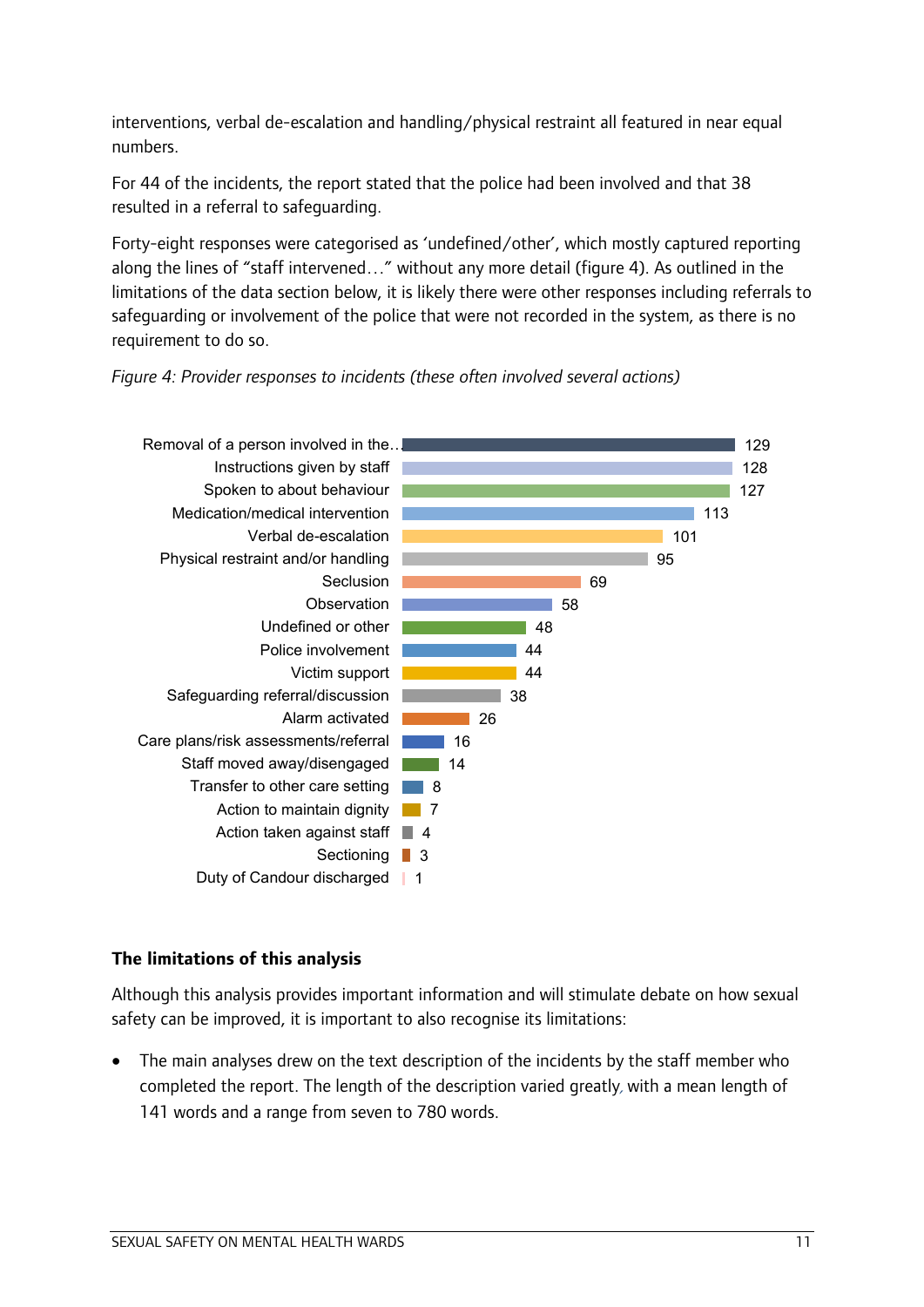- The NRLS reporting system does not require the person making the report to state what action was taken in response to the incident and reports made shortly after the incident are not always updated later. Therefore, just because the reporter has not recorded an action, we cannot conclude that this did not happen.
- We found that 97% of these reports were classified by reporting organisations as 'no harm' or 'low harm' incidents. It could be that some of these incidents did cause little physical harm or emotional distress. For others, it could be a reflection of how providers are asked to classify levels of harm when reporting incidents to the NRLS. While the harm classification includes physical and psychological harm, degrees of harm relate to the additional treatment requirements of the patient – as a result of the patient safety incident – rather than to the impact on the person. For example, the NRLS defines moderate harm as "a patient safety incident that caused a moderate increase in treatment and which caused significant but not permanent harm". A moderate increase in treatment is described as "an unplanned admission, a prolonged episode of care, extra time in hospital or as an outpatient, cancelling of treatment, or transfer to another area". A person who has been subject to sexual assault or harassment may not require additional treatment – or the need for this might not be immediately obvious.
- The NRLS is a system for reporting incidents that affect patients. Providers should not use it for incidents where the person affected is a staff member. Despite this a staff member was the alleged person affected, in nearly one third of the reports. This might be because, in many cases, the staff assault is described in order to explain the subsequent impact on the patient, such as restrictions being placed on them. Whether this is the case or not, it does, suggest that there is a need for a system to report incidents where staff are the subject of events that might cause them physical and emotional harm.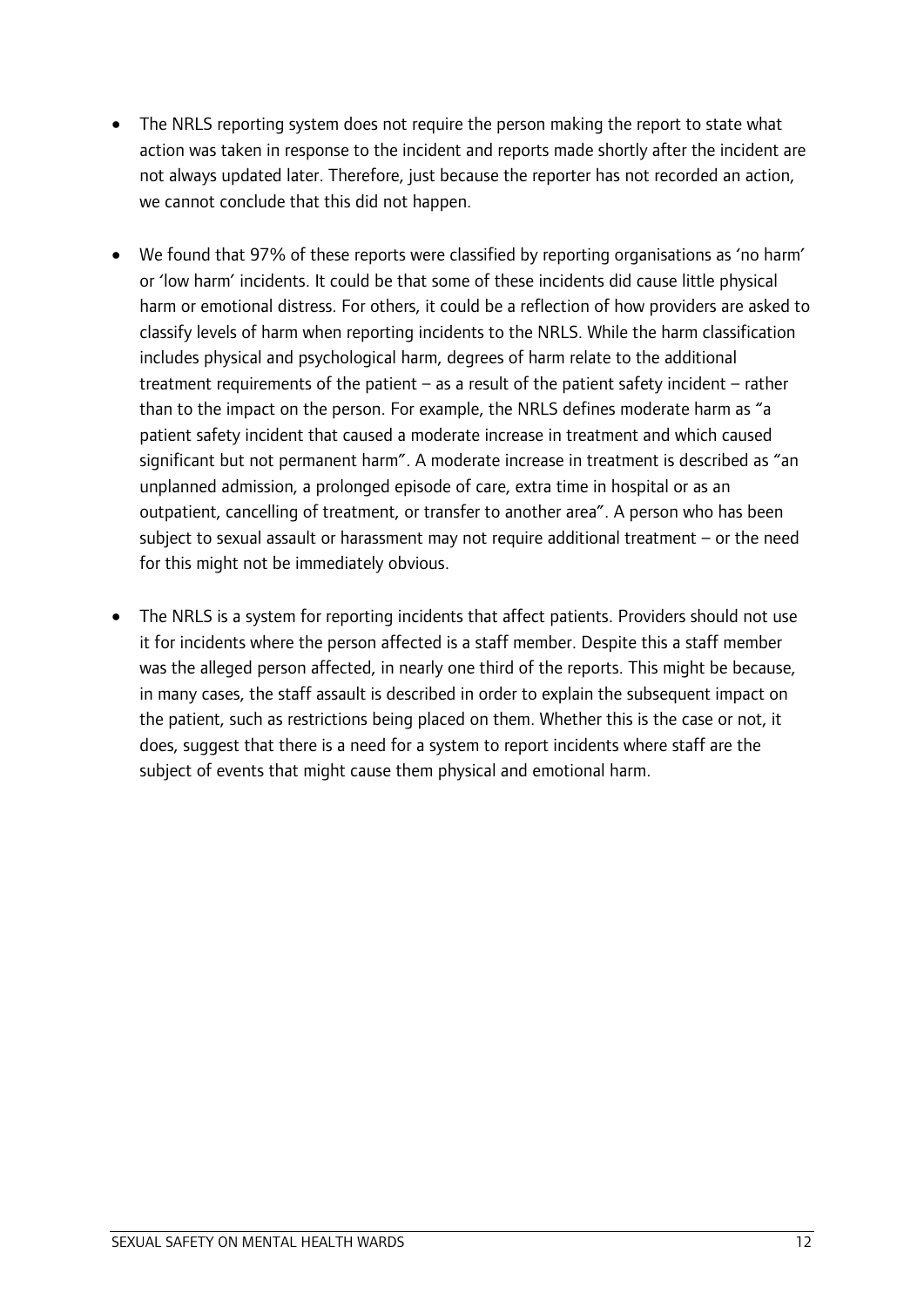### <span id="page-14-0"></span>Our learning and recommendations for action

This section summarises what we have learned and concluded from analysing the incidents reported through the NRLS, exploring previous work in this area and gathering the views of those involved in the engagement work. It was clear from our engagement with providers that there is a growing awareness of and commitment to making improvements. A few trusts have already started on this. However, trusts were struggling as there is no national guidance or training to support practice. There was broad consensus among those we consulted on the major themes and the type of action that should be taken to improve sexual safety.

#### <span id="page-14-1"></span>**1. People who use mental health inpatient services do not always feel that staff keep them safe from unwanted sexual behaviour**

People who have experienced inpatient care, and their families, told us that they find it difficult to talk about sexual safety incidents. They may be afraid to report an incident because the person who carried it out may still be on the same ward. If they do speak up, staff may be slow in reporting the incident and may not inform the patient of what action has been taken to protect them from further harm. They believe that, whenever possible, the patient should be involved in helping to complete the incident report and agreeing the actions to be taken.

People who use mental health services and their families want sexual safety incidents to be taken seriously. They would also like to be involved in planning improvements to practice going forward. This reinforces the importance of creating a culture that is intolerant of any unwanted sexual behaviour and open in encouraging staff and patients to report and discuss sexual wellbeing and sexual safety incidents.

#### **How can this be addressed?**

Staff must listen to, and take seriously, any report of a sexual safety incident made by a patient. Even if it is concluded that the alleged incident did not take place, staff must work to understand why the person made the allegation and acknowledge the distress associated with it.

Staff must behave in ways that ensure that patients feel supported and able to speak freely. This means that staff who know the patient must find the time to engage patients in regular one-to-one conversations. This should be carried out by a staff member of the same gender as the patient when requested or indicated. It is also important that patients have unhindered access to advocates and to external helplines if, for any reason, they feel unable to speak out on the ward due to fears that this may delay their discharge, or not wanting to damage relationships with staff by making an allegation against the person who carried out the incident who may then be responsible for their care at a later date. They may also need access to appropriate victim support.

For staff to make sure that appropriate boundaries are maintained, they must communicate clearly to patients what behaviours are not acceptable and how the ward responds to sexual safety incidents.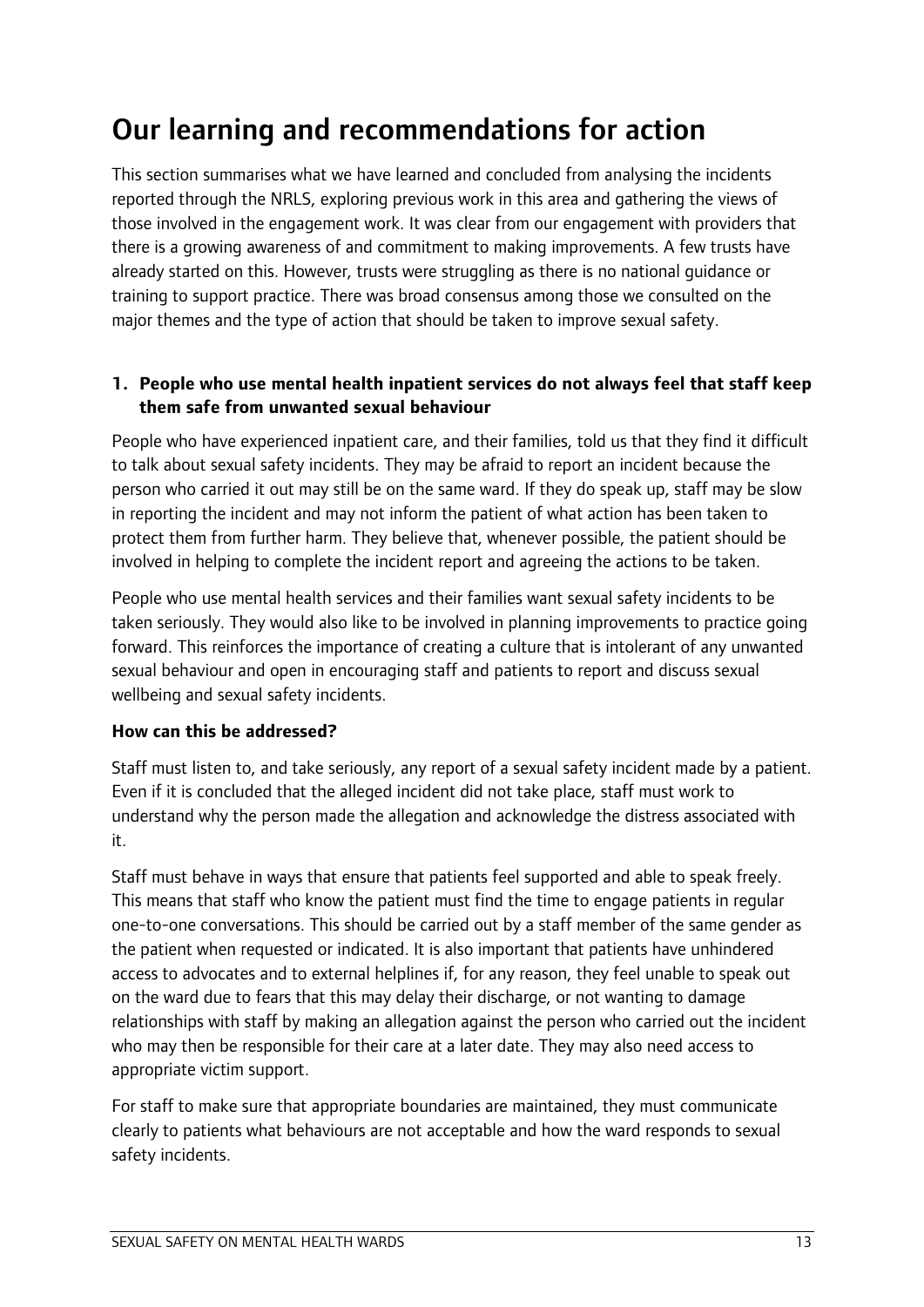#### <span id="page-15-0"></span>**2. Clinical leaders of mental health services do not always know what is good practice in promoting the sexual safety of people using the service and of their staff**

Clinical leaders may be uncertain about the behaviours that are acceptable on mental health wards and those that are not. Also, they may not always be aware of the impact that unwanted sexual behaviour has on patients and staff, and the impact that potential false allegations have on staff and people who use services. Clinical leaders' opinions and approach to these difficult issues vary and may be affected by their personal values. This, and the absence of clear guidance or set of expectations, makes it challenging for staff to manage sexual incidents on mental health wards.

Clinical leaders may have a particular problem in deciding how staff should respond to what appears to be consensual sexual activity between patients. Those involved in the consultation told us how difficult it can be to balance their duty to protect people whose capacity to make decisions might be temporarily impaired, with their wish to respect patients' right to a private life. This is likely to be a particular challenge on longer-stay wards.

#### **How can this be addressed?**

There is a need for clear guidance for good practice in this area. This must be co-produced by mental health professionals working in partnership with people who use services and organisations that represent people who use services. It is important that this guidance addresses the issues, including promoting sexual wellbeing.

#### <span id="page-15-1"></span>**3. Many staff do not have the skills to promote sexual safety or to respond appropriately to incidents**

Although mental health staff wish to keep patients safe, in the absence of clear guidance from leaders they often feel ill-equipped to manage sexual safety incidents. This includes occasions when staff are themselves subject to sexual assault, abuse or harassment or have allegations made against them (including false allegations, by people who use mental health services).

Staff told us that they sometimes feel 'paralysed' and unable to act when a sexual incident occurs. Some staff do not know how to respond to these, or to disclosures from people who use mental health services, and may not always address them promptly and appropriately. This includes the question of determining whether patients have the mental capacity to decide to engage in sexual activity.

#### **How can this be addressed?**

There is a pressing need for better staff development on these important issues. This development should be co-produced and must equip staff to: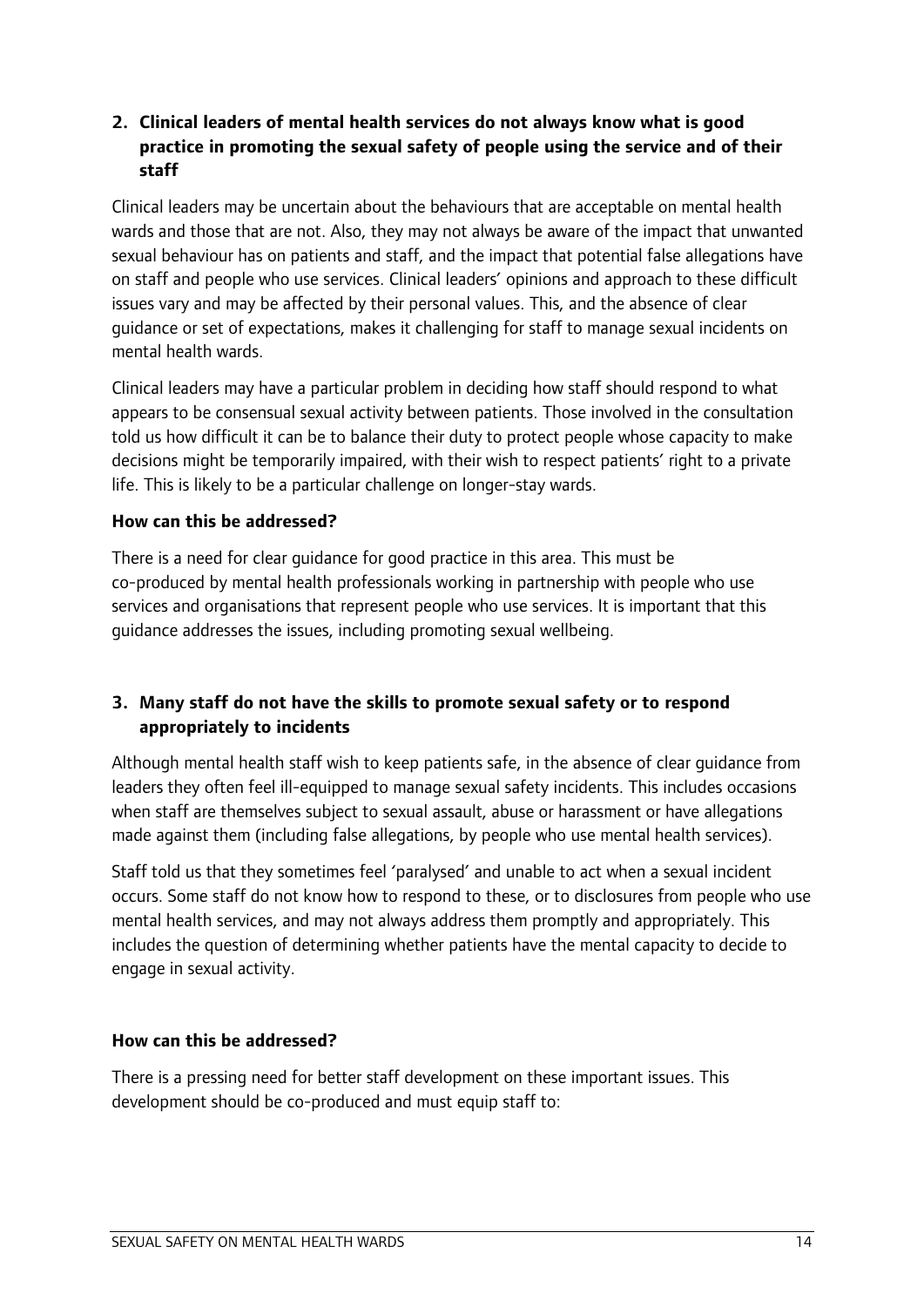- Develop the skills and confidence to have conversations with patients and with colleagues about the sexual health and sexual safety of patients, using appropriate language to support patients to feel comfortable talking about their experiences.
- Make a full assessment of patients that includes historical details about their sexual safety (both in terms of vulnerability and potential to display sexual behaviour that puts others at risk). This will enable them to sensitively identify potential risks and plan the person's care.
- Understand the principles of trauma-informed care and embed these into every day practice.
- Respond to the needs of people who identify as lesbian, gay, bisexual, or non-binary or who are transgender.
- Ensure that staff are supported when faced with allegations of a sexual nature.
- Consider the difficult issues of mental capacity and consent with the involvements of the full multidisciplinary team working on the ward.
- Identify a person who has particular expertise in this area who can lead this work on behalf of the provider. The lead would help to develop this work locally and could act as a valuable source of advice to staff throughout the organisation.

#### <span id="page-16-0"></span>**4. The ward environment does not always promote the sexual safety of people using the service**

Most people admitted to hospital cannot choose their ward, or whether it is a same-sex or mixed-sex ward. For the great majority of NRLS reports, we could not tell whether the incident happened on a same-sex or a mixed-sex ward. However, we do know that in two-thirds of cases where the report indicated that a female was the person affected, a man was alleged to be the person who carried out the incident. We know from our inspection programme that, on mixedsex wards, it is often difficult to ensure that gender separation is maintained effectively and to ensure that patients cannot access bedroom areas intended for those of the opposite sex. The data also shows that a significant number of the incidents occur in communal areas.

Those we consulted with agreed that dormitory accommodation, or other arrangements where bedrooms are shared (by patients of the same sex), are unacceptable and do not offer privacy or dignity.

Significant investment would be needed to change all inpatient provision to single-sex wards and remove all shared rooms. It might also reduce flexibility of overall bed provision, meaning that more people would be admitted to wards a long way from their home areas which can also lead to increased clinical risk. Also, those we consulted with told us that it is harder to recruit staff to work on single-sex wards.

The diversity on a mental health ward reflects the diversity of the country. It is important that the ward environment meets the needs of everyone – and does not make predetermined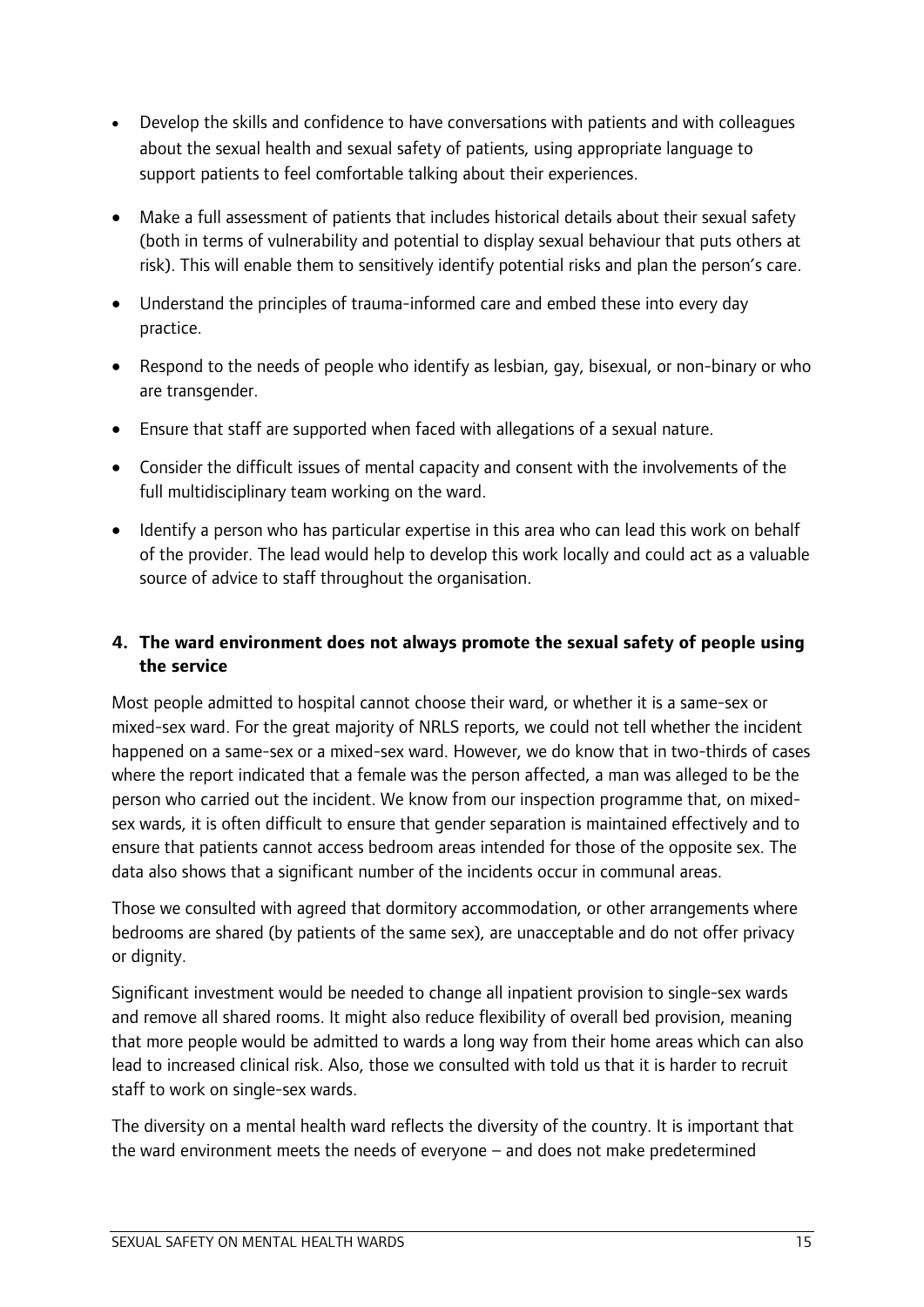gender-based assumptions. This may be particularly important for those people who identify as LGBT+.

#### **How can this be addressed?**

Healthcare professionals and representatives of arms-length bodies that we consulted with agreed that CQC should not simply recommend that all mental health wards become single-sex. As well as the cost and potential impact on out-of-area placements, this would not affect the significant proportion of incidents that involve people of the same gender or a staff member as the person who was affected by the unwanted behaviour.

However, we believe that where a patient has a history of sexual abuse or exploitation a clear care plan must be put in place and, where it is in the person's interests and/or they express a preference, they should be cared for in a single-sex ward.

For wards that admit both men and women, the arrangements to keep the sleeping and bathroom areas apart must work in practice and communal areas should be closely supervised. Those we consulted with told us of examples where door security was not working properly and patients could move freely between different areas of the ward. CQC has encountered similar situations on inspections of mixed-sex wards.

The 'ward environment' is far more than its physical structure or layout. It also encompasses:

- how staff manage the physical environment awareness of 'blind spots' and staff being always present in communal areas
- ensuring that staff are proactively engaging with positive therapeutic engagement skills
- providing patients with the means to summon help, for example by giving them personal alarms
- making sure that patients are occupied and have access to therapeutic and leisure activities – including at weekends
- developing an appropriate culture on the ward, for example, providing accessible information about sexual wellbeing and sexual safety helps to inform patients that this is something that is taken seriously
- considering the potential for sexual harassment to happen virtually through use of mobile phones or computer terminals as well as in person.

#### <span id="page-17-0"></span>**5. Staff may under-report incidents and reports may not reflect the true impact on the person who is affected**

From our engagement work, we heard that staff and patients find it difficult to speak up when they observe, or are the person affected by, unwanted sexual behaviour. We were told that staff may become 'desensitised' to the issue because sexual incidents happen regularly, particularly on acute wards. This may discourage staff from reporting incidents. This lack of encouragement may be made worse when staff struggle to find the time to report incidents when wards are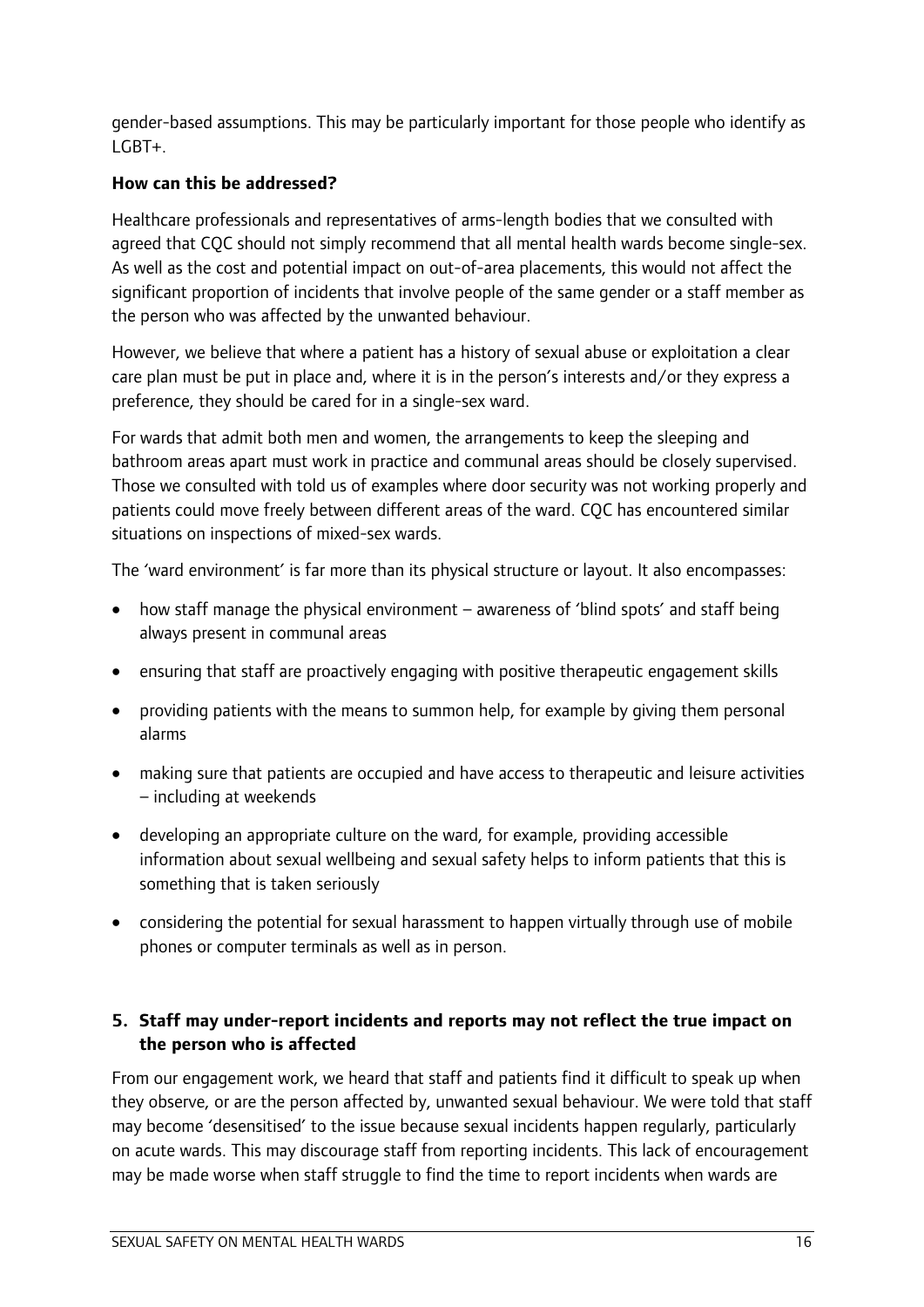very busy. This means that the actual number of such incidents may be higher than suggested by our findings.

In our analysis, there was great variation between trusts in the number of sexual incidents identified that had been reported through the NRLS over the three-month period. This might be due partly to when the incidents were uploaded onto the reporting system and differences in the number and type of wards managed by the trust. It may also reflect different practices and thresholds for reporting.

While the data can be used to identify broad themes and trends, the variability in reporting means that the true nature and extent of the problem, both locally and nationally, is masked. Nor can we determine whether a trust that reports many incidents is less safe or simply has a lower threshold for reporting.

We have described above how the classification of harm used by the NRLS may mean that the way some sexual incidents are classified by the reporter may not fully reflect their true psychological and emotional impact of sexual incidents.

#### **How can this be addressed?**

Clinical leaders in provider services must support best practice to prevent, report and proactively respond to sexual safety incidents, and work with staff to create a culture that promotes sexual wellbeing. It is essential that staff recognise the physical and psychological harm caused to people who use services, and to their families and friends, from sexual abuse and harassment experienced during inpatient stays. It is important for mental health services to recognise the likelihood that people who are using their services may have experienced sexual incidents of an abusive nature in the past, and ensure that staff are trained to follow the principles of traumainformed care.

To develop this culture, staff themselves must feel safe from unwanted sexual behaviour, confident that their safety is also protected and know that if they report a sexual safety incident, it will be acted on.

Trusts must have governance processes in place to monitor the quality of reporting, and ensure that actions are taking place to improve the sexual safety of patients. For instance, most trusts will already report on patient safety and safeguarding to their boards, and it is important that sexual safety is built into this.

#### <span id="page-18-0"></span>**6. Joint-working with other agencies such as the police does not always work well in practice**

The decision to charge a person detained in inpatient mental health services with a criminal offence is a sensitive matter. It requires close cooperation between police investigators, healthcare professionals and Crown prosecutors. There are examples across the country of successful partnerships between mental health providers and police services where officers are posted as liaison officers or investigators to handle reports of people who use services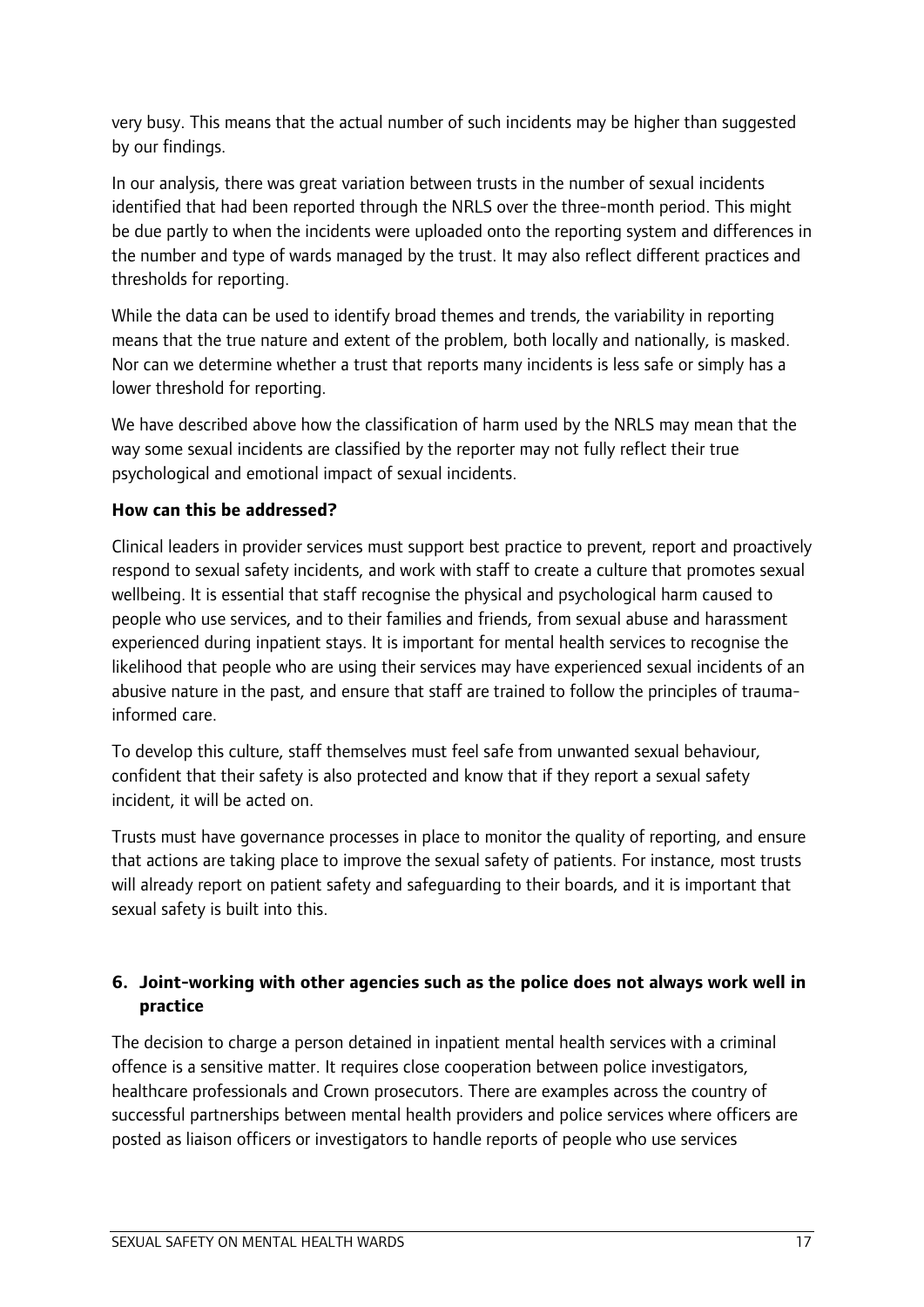offending in the hospital (see case study on Cornwall Partnership NHS Foundation Trust, page 21).

However, there are particular challenges in working with the police to make sure that people who use services are taken seriously when a crime has been committed and get access to the support they need.

Representatives of people who use services told us that patients who have experienced a sexual safety incident sometimes do not feel they are believed or, if they are detained, that they do not have the same rights as other people.

It is generally accepted that many victims of sexual crime can find their contact with police difficult. We were told that this was even more difficult if the victim has a mental health problem. Likewise, it can be challenging for individuals who have had negative encounters with the police previously, perhaps in connection with their mental health problem, or who have a history of trauma.

Only a small minority of NRLS reports stated that staff had made a safeguarding referral in response to the sexual safety incident. Although this may understate the true picture, the senior trust professionals that attended the engagement event agreed that providers might not always make appropriate use of safeguarding procedures.

#### **How can this be addressed?**

Providers must work closely with other agencies such as the police and local safeguarding teams on the response to sexual safety incidents. If needed, clearer guidance on joint-working between providers and the police should be developed based on good practice.

Safeguarding teams are an integral part of this work and help to determine the criteria for which reported incidents should be more fully investigated.

Advocacy services, sexual assault referral centres and local rape crisis services can be crucial to help support people who are affected by sexual incidents.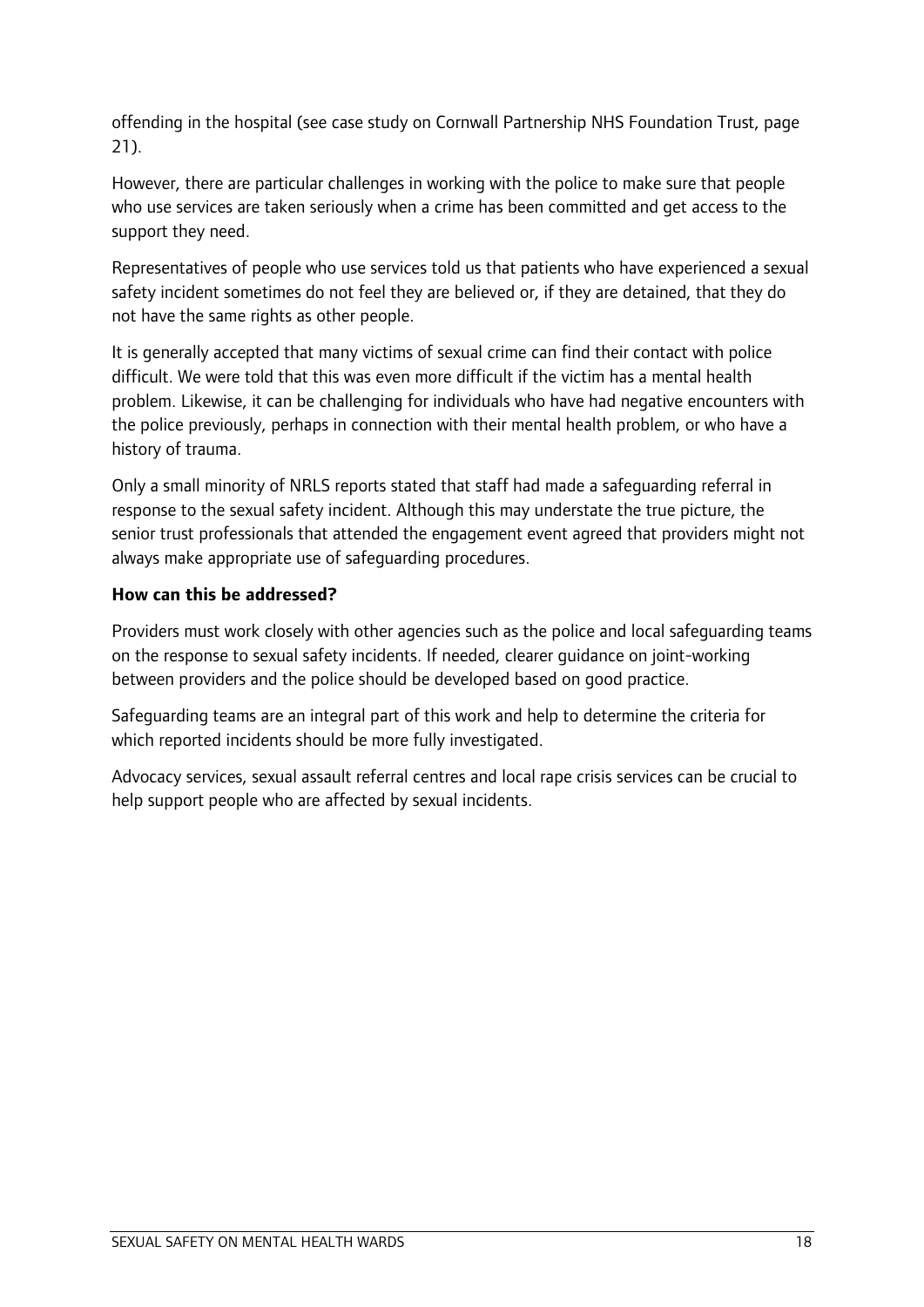### <span id="page-20-0"></span>**Examples of effective initiatives in trusts**

#### **Midlands Partnership NHS Foundation Trust (The Redwoods Centre)**

Staff at The Redwoods Centre identified that, while they were reporting incidents and working with safeguarding and the police, they could do more to support patients.

They moved to having more single-sex acute wards, with one for men, one for women and one mixed-sex. To complement this change, they embedded procedures and guidelines for staff on how to carry out risk assessments which looked at historical risks. When a risk was identified, staff responded by using enhanced observations in a personalised care plan.

Additionally, staff carry out enhanced observations of patients admitted to the remaining mixed-sex wards to further assess risk. Any patient that feels vulnerable is offered access to a personal alarm.

The matron, clinical psychologist and nurse consultant provide sexual safety awareness sessions to staff on a monthly basis and they have developed gender and trauma-informed care plans for individual patients.

The work has been embedded by all of the teams, and has greatly improved the culture throughout the wards in the Mental Health unit of The Redwoods Centre.

#### **Cornwall Partnership NHS Foundation Trust**

Staff at Cornwall Partnership NHS Foundation Trust were informed that approximately 40% of the police activity in Cornwall related to people with mental ill health. This highlighted the importance of close joint working between health services and the police to meet the needs of vulnerable people. It led to the joint-funding of a neighbourhood beat manager to work with the patients and staff on the trust's wards.

The beat manager has worked with staff at the trust to develop protocols, together with easyto-follow flow charts and training for both police officers and inpatient staff to support areas for joint working. This means that there are clear, shared expectations about reporting and investigating offences committed in inpatient settings.

This work relates to wider safety for inpatients but it has also led to improved joined-up working around all offences, including sexual safety. Patients report that they feel safer on the wards. Also, the better understanding of the interface between mental health teams and the police ensures that the police make a proportionate response to incidents based on the actual level of risk.

Following a number of sexual incidents, staff devised a sexual safety assessment tool, launched in February 2018. The tool supports staff to assess people using inpatient services, including recognising cases of historic abuse. Sexual safety is now an integral part of the trust's ongoing quality improvement programme.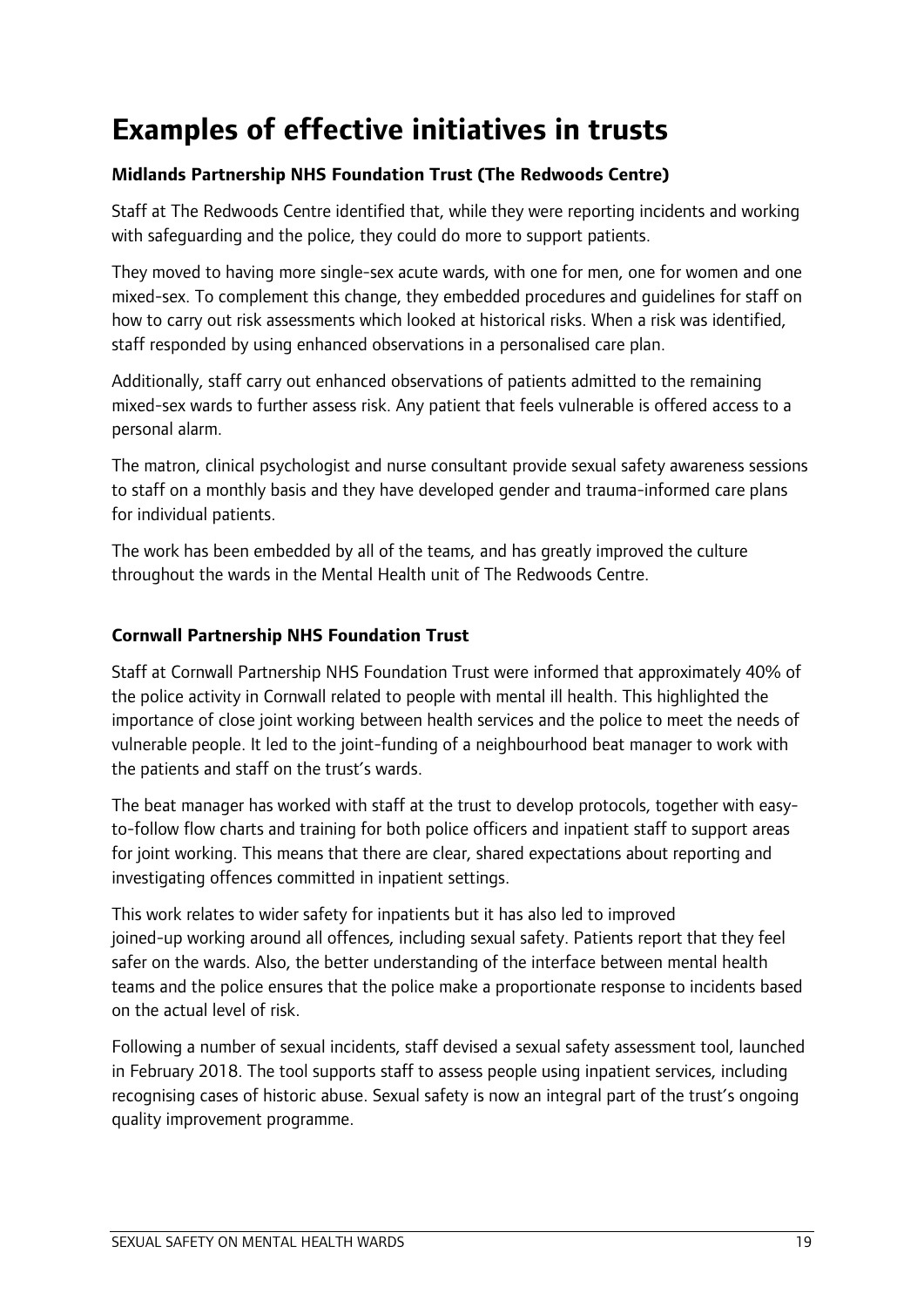### <span id="page-21-0"></span>**Our recommendations for action**

Our data analysis and engagement with providers, public representatives and voluntary and charity sector stakeholders has found that sexual safety is still a major issue in mental health services. We have been working closely with national bodies and other stakeholders to agree what needs to be done to improve the sexual safety of people who use services. Action needs to happen at every level of the system:

- 1. There is a need for national guidance on sexual safety on mental health wards that can be adapted to specific inpatient settings. This should be co-produced by healthcare professionals working with people who have experienced inpatient care and should address for staff and people who use services:
	- what is acceptable behaviour and what kind of behaviour would be considered sexual harassment or abuse.
	- how staff should respond to sexual incidents including those that are triggered by disinhibition or some other feature of a person's mental state.
	- a recognition of the potential physical and psychological harm caused by those affected by unwanted sexual behaviour.
	- what support people who experience unwanted sexual incidents can expect in terms of staff response.
- 2. Clinical leaders in provider services should support best practice to prevent and respond proactively to sexual safety incidents. This includes:
	- creating a culture on mental health wards that promotes sexual wellbeing, actively encourages disclosure, and supports those affected by unwanted sexual behaviour.
	- ensuring that staff assess risk and where it is in the person's interests and/or they express a preference, they should be cared for in a single-sex ward.

This work would be facilitated by trusts nominating a board member to hold responsibility for this area.

- 3. Providers should work actively to uphold the sexual wellbeing of people who use services, by promoting access to information and support for patients, their families and carers. These should take into account the culture and diversity of people who use services.
- 4. Staff working on mental health wards should have access to learning and development opportunities, including trauma-informed care principles, so they can better assess patient risk (both of those carrying out and experiencing incidents), and promote strategies to support sexual safety and to respond appropriately to sexual safety incidents.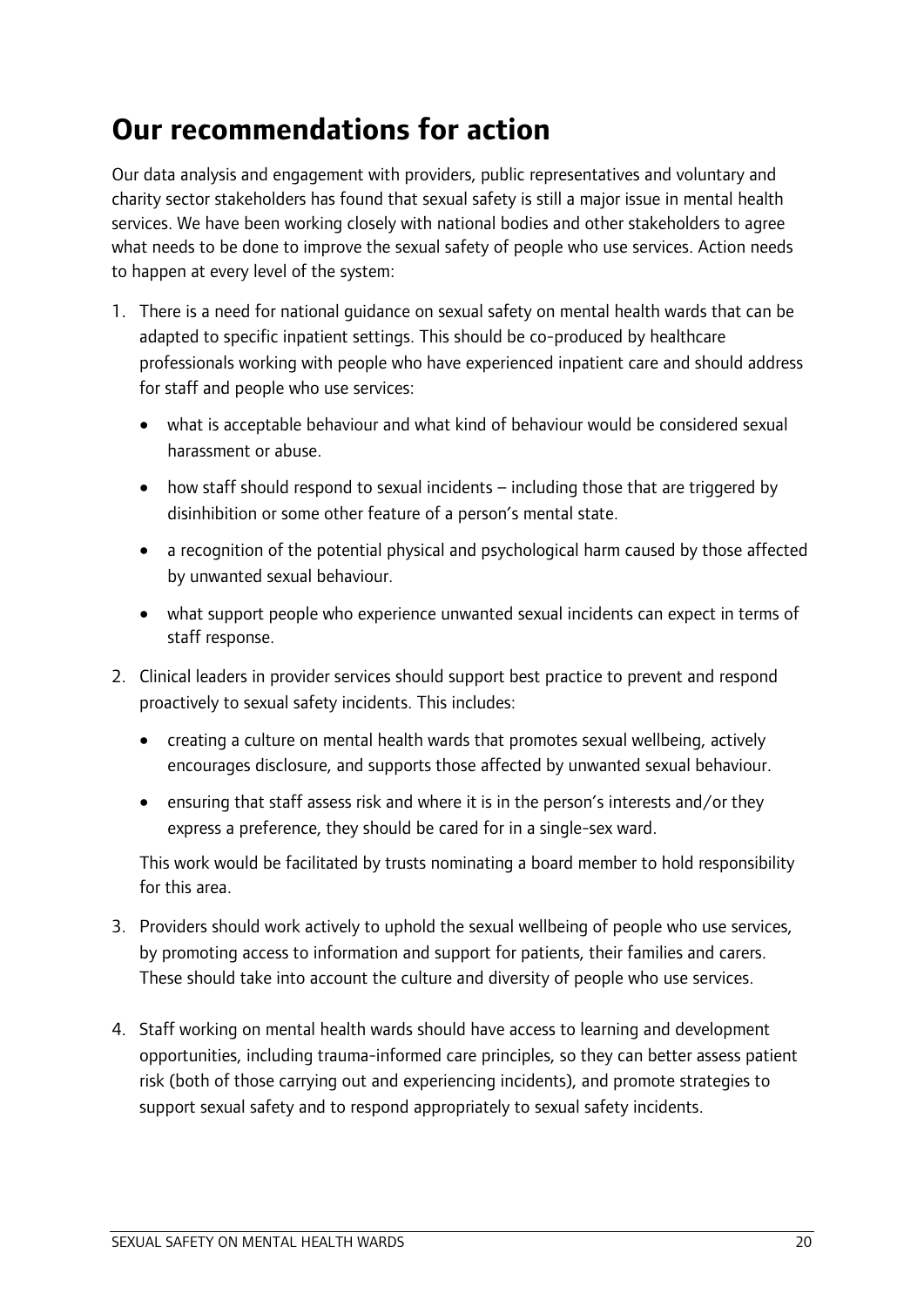- 5. Providers must ensure that the physical environment of mental health wards promotes the sexual safety of patients in terms of layout and use, and identify high-risk areas and locations.
- 6. Providers should work collaboratively with stakeholders, including patients, the police and safeguarding teams, to ensure that sexual safety incidents are taken seriously and addressed appropriately. This should draw on the principles that underpin existing examples of successful collaboration, including police liaison models.
- 7. The process for reporting and learning from sexual incidents on mental health wards should be strengthened so that:
	- incident reports better reflect the impact on people who use services.
	- it enables proper reporting of incidents where staff are involved.
- 8. The process of monitoring, assurance and regulation of this issue and of the factors that influence sexual safety and wellbeing should be strengthened.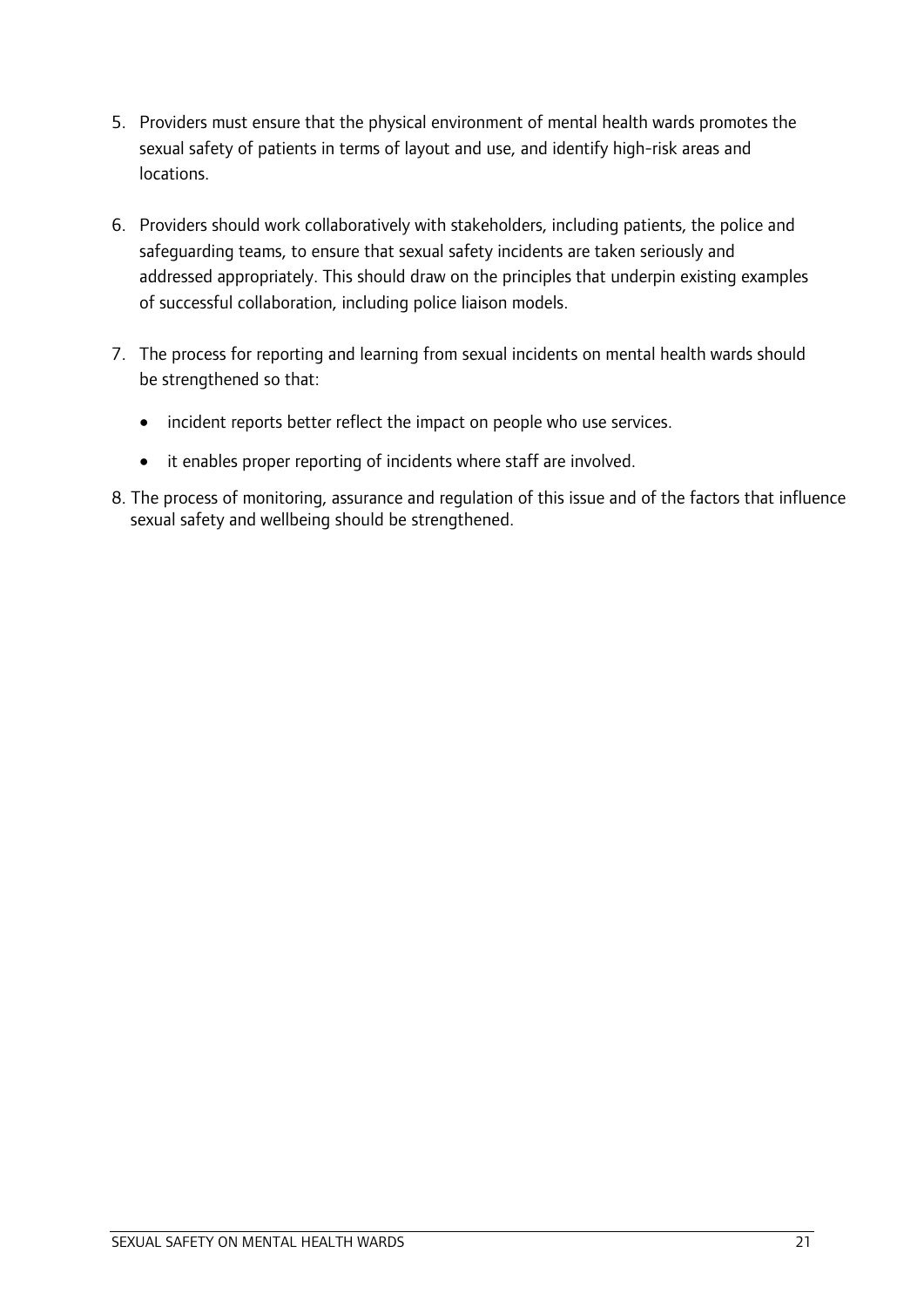### **Glossary**

We are aware that the content of this report may at times be difficult to read due to the nature of the subject area. We have done our best to be respectful and use appropriate language. We have developed this glossary in the hope of being as clear as possible on what we mean by the terms used throughout this report.

- **LGBT+:** encompasses people who identify as lesbian, gay, bisexual, transsexual and all spectrums of sexuality and gender (including intersex and non-binary).
- **Patient safety:** the avoidance of unintended or unexpected harm to people during the provision of health care.
- **People who have carried out sexual incidents:** a person who has carried out sexualised behaviour or activity that has involved another individual directly or indirectly (for example, by witnessing a behaviour). The use of this term does not necessarily imply intent, because incidents can result from sexualised behaviours associated with a person's illness.
- **People who have been affected by sexual incidents:** a person who has been directly involved in or witnessed sexualised behaviour or activity that was carried out by another individual. The use of "affected" includes the potential to be affected both physically and psychologically at the time of the incident and in the future.
- **People who have been involved in sexual incidents:** refers to both people who have carried out sexual incidents and those who have been affected by sexual incidents.
- **Sexual assault:** intentional touching of another person of a sexual nature where the other person does not consent to the touching and the individual does not reasonably believe that they consent.
- **Sexual consent:** where an individual has the freedom and capacity to agree to sexual activity with other persons. It is important to note that individuals with mental health conditions may appear to consent to activity, but may lack capacity due to their mental health condition. Some of the incidents in this report may be consensual sexual activity between two patients but have been included as it was not possible to determine whether the people concerned had the mental capacity to make the decision to participate in sexual activity.
- **Sexual harassment:** any unwelcome or unwanted sexual behaviour that makes the individual feel offended, humiliated or intimidated. This includes unwelcome sexual advances, unwelcome requests for sexual favours and other unwelcome/inappropriate conduct (including staring, leering, and suggestive comments/jokes).
- **Sexual incidents:** the analysis in this report includes any behaviour of a sexual nature that is unwanted, or makes another person feel uncomfortable or afraid. This includes assault and harassment as described above. It also extends to being spoken to using sexualised language or observing other people behaving in a sexually disinhibited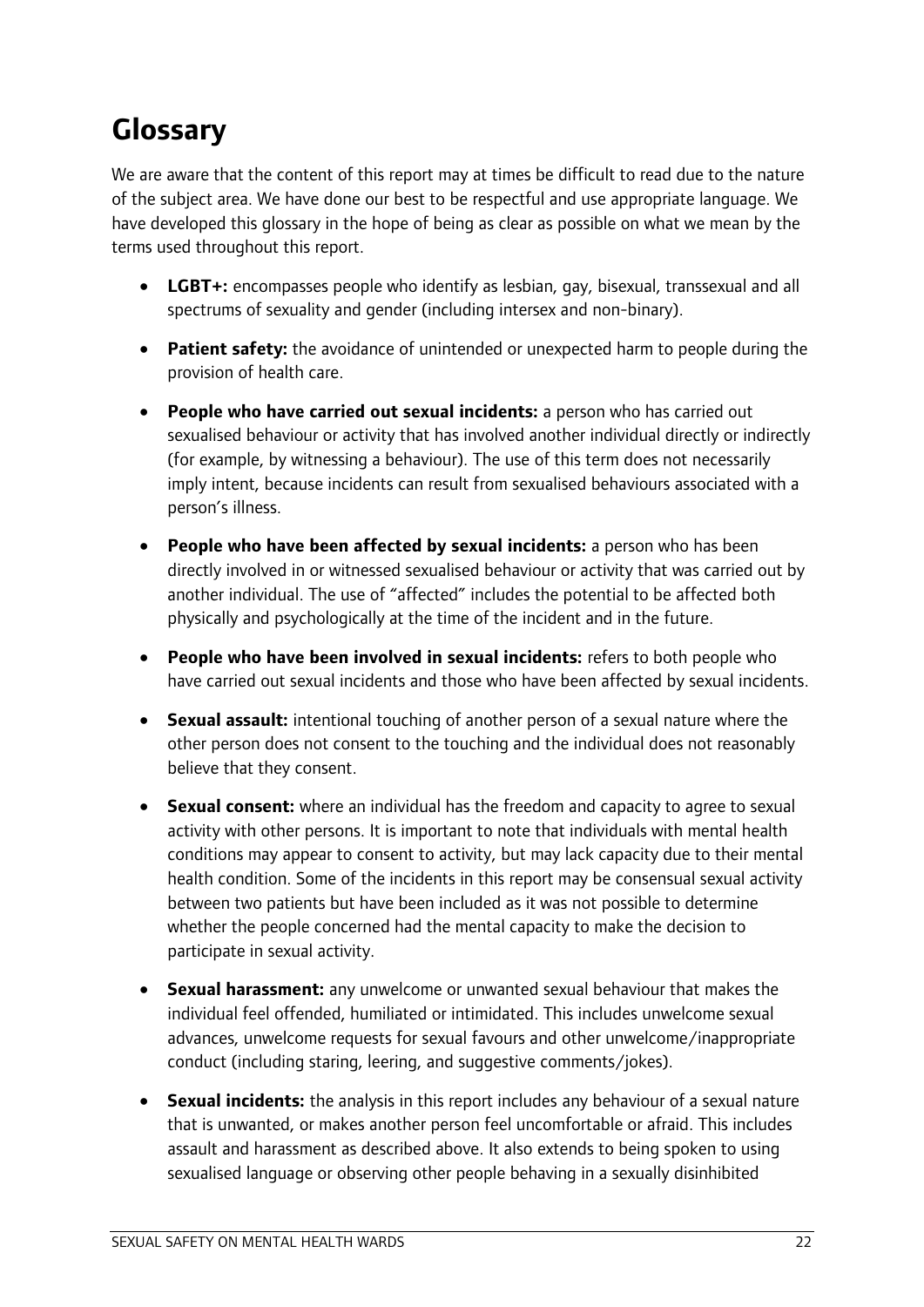manner, including nakedness and exposure or self-stimulation which may have occurred in a private bedroom or bathroom.

- **Sexual safety:** in this report, this is defined as feeling safe from any unwanted behaviour of a sexual nature, as defined in sexual incidents (above).
- <span id="page-24-0"></span>• **Sexual wellbeing:** in this report, this is defined as feeling and being sexually safe in acute mental health inpatient environments, including being free from unwanted sexual activity, sexual harassment and sexual assault.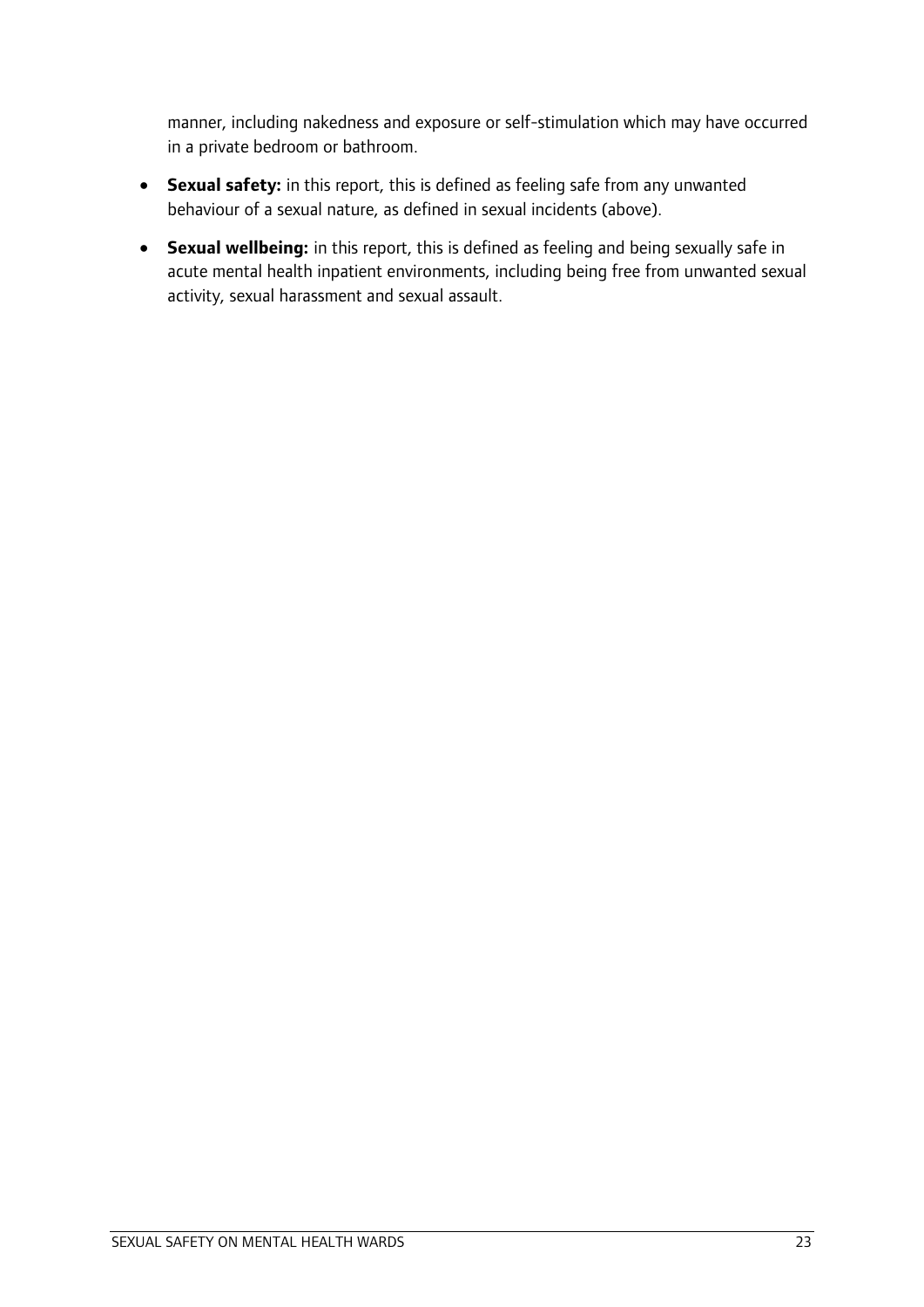## <span id="page-25-1"></span><span id="page-25-0"></span>**Appendix A**

We identified illustrative examples that helped us to categorise most of the descriptions in the incident reports. This was helpful in directing our thinking about the nature of the problem and how it might be addressed:

#### • **Sexual activity between patients that is likely to be consensual**

Patient A and patient B were sat in the communal garden, patient B went to patient A and kissed. Staff member C went and explained that this was inappropriate behaviour. Both patient A and patient B replied that they were consenting adults but they would not do it again.

#### • **Sexual contact by a person on another person that is unwanted by the individual who is affected**

Male patient touched female patient on the breasts. This was unwanted and without consent. Female patient asked the patient not to do this again, as this was the second occasion of him touching her.

#### • **Sexual activity where one party did not have capacity to consent**

Patient A approached patient B in the corridor and was inappropriate and kissing her. Mental capacity assessment was completed. Both patients did not have capacity. Safeguarding referral was completed. Level of observations increased to safeguard both patients.

#### • **Sexual assaults by patients on staff[e](#page-10-0)**

Patient targeted staff and grabbed/pinched at female staff member's breasts.

#### • **Allegations of sexual incidents that are likely to be unfounded**

[Patient] has accused male members of staff of having sex with during her sleep and raping her when awake. [Patient] has also been exposing parts of her body when male staff have been present. [Patient] is extremely psychotic at present.

#### • **Sexual behaviour triggered by a patient's mental state**

Patient A was observed to be highly agitated in her presentation. She was intrusive and sexually disinhibited, grabbing staff members by the breasts and private parts.

 $\overline{a}$ 

<sup>&</sup>lt;sup>e</sup> The NRLS is not intended to capture incidents where anyone other than a patient was affected, so this part of the analysis will only reflect occasions where incidents affecting staff were uploaded to the NRLS in error or were reported as background to something affecting a patient (for example a report of physical restraint after a sexual assault on staff).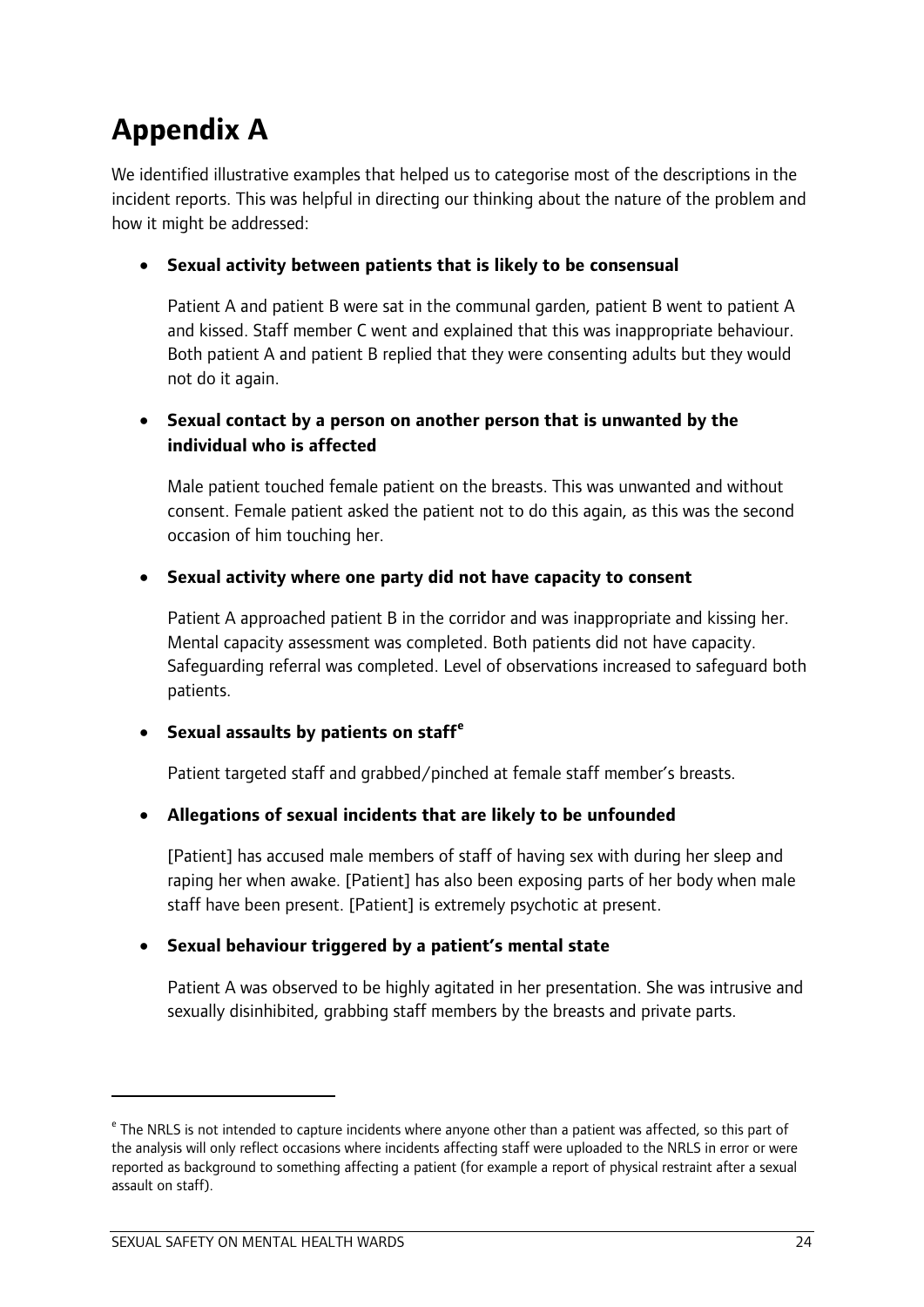#### • **Allegations by patients that they have been sexually assaulted by a staff member or of sexual activity between staff and a patient**

Patient A stated that nurse B touched her on her vagina while giving her an injection. She stated after that she elbowed him. She also stated that nurse C was in the clinic room at the time.

#### • **Sexual words used as insults**

Patient A shouted at patient B that he was a fat paedophile.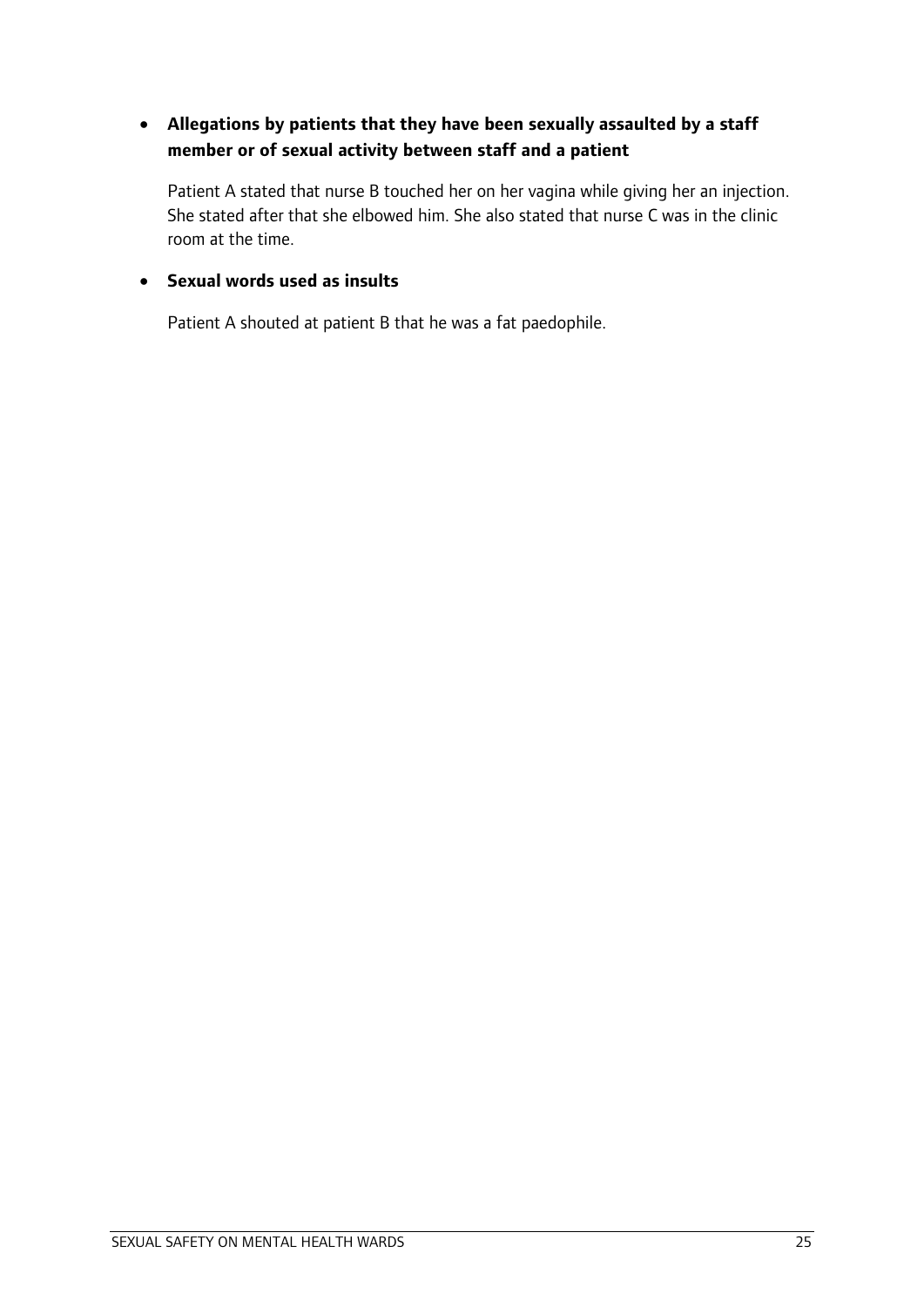### <span id="page-27-0"></span>**Appendix B**

#### **NHS trusts and other providers that have participated in co-production events**

2gether NHS Foundation Trust Betsi Cadwaladr University Health Board Birmingham Community Healthcare NHS Trust Black Country Partnership NHS Foundation Trust Bradford District Care NHS Foundation Trust Camden and Islington NHS Foundation Trust Central and North West London NHS Foundation Trust Central London Community Healthcare NHS Trust Cheshire and Wirral Partnership NHS Foundation Trust Cornwall Partnership NHS Foundation Trust Cumbria Partnership NHS Foundation Trust Derbyshire Healthcare NHS Foundation Trust Devon Partnership NHS Trust Dorset Healthcare University NHS Foundation Trust East London NHS Foundation Trust East of England Ambulance Service NHS Trust Essex Partnership University NHS Foundation Trust Greater Manchester Mental Health NHS Foundation Trust Hertfordshire Partnership NHS Foundation Trust Humber Teaching NHS Foundation Trust Leeds and York Partnership NHS Foundation Trust Leicestershire Partnership NHS Trust Lincolnshire Partnership NHS Foundation Trust Medway NHS Foundation Trust Mersey Care NHS Foundation Trust Midlands Partnership NHS Foundation Trust Norfolk and Suffolk NHS Foundation Trust Northampton Healthcare NHS Foundation Trust North Staffordshire Combined Healthcare NHS Trust Nottinghamshire Healthcare NHS Foundation Trust Oxford Health NHS Foundation Trust Pennine Care NHS Foundation Trust Priory Healthcare Rotherham, Doncaster and South Humber NHS Foundation Trust Royal Surrey County Hospital NHS Foundation Trust Sheffield Health and Social Care NHS Foundation Trust Somerset Partnership NHS Foundation Trust South East Coast Ambulance Service NHS Foundation Trust Southern Health NHS Foundation Trust South London and Maudsley NHS Foundation Trust South West London and St Georges Mental Health NHS Trust South West Yorkshire Partnership NHS Foundation Trust Surrey and Borders Partnership NHS Foundation Trust Surrey and Sussex Healthcare NHS Trust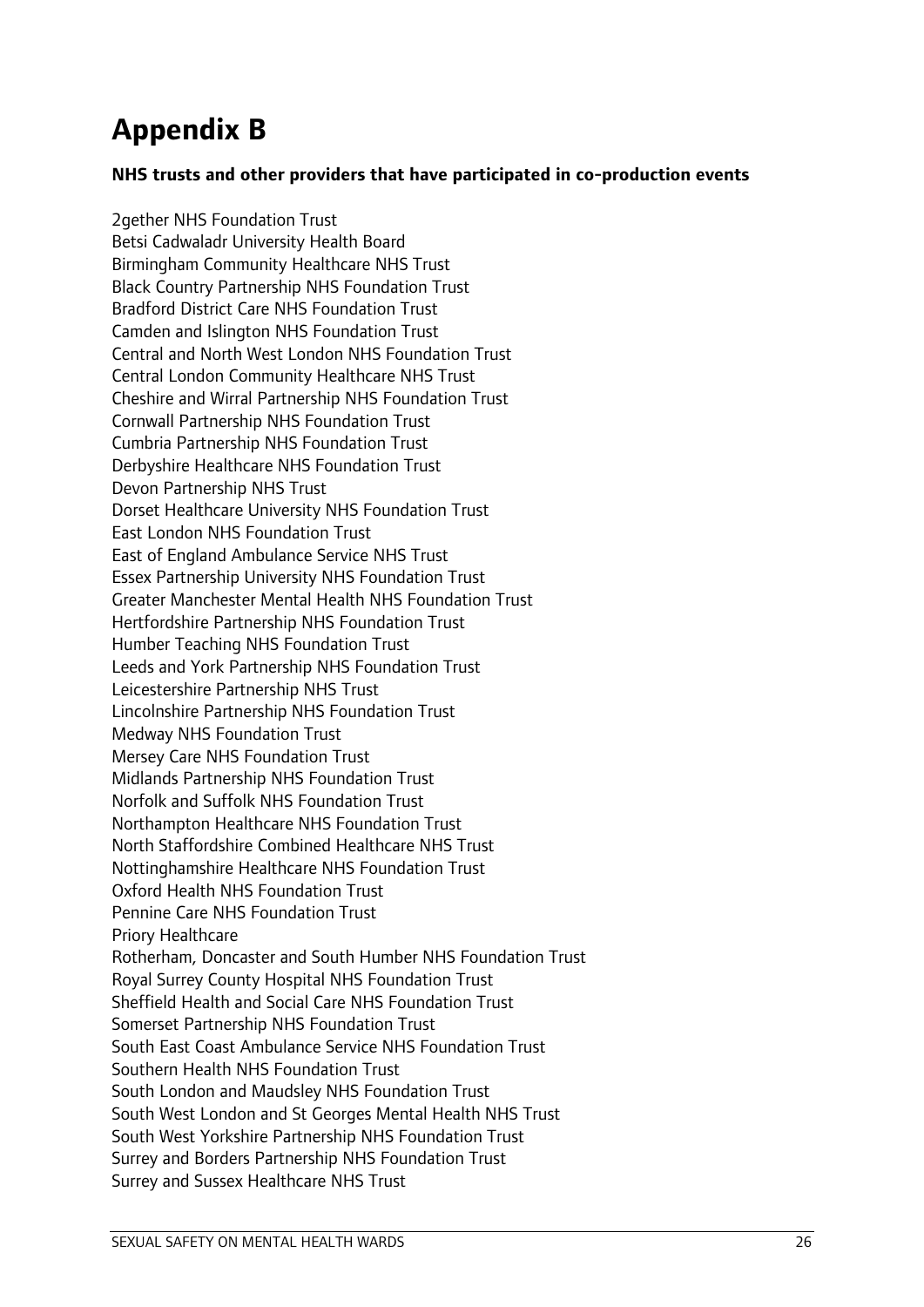Sussex Partnership NHS Foundation Trust Tees, Esk and Wear Valleys NHS Foundation Trust Torbay and South Devon NHS Foundation Trust West London Mental Health NHS Trust Worcestershire Health and Care NHS Trust

#### **Organisations representing people who use services who have participated in coproduction events**

Against Violence and Abuse Project Agenda Become Choice Support Healthwatch Coventry Healthwatch Hackney Healthwatch Waltham Forest Imkaan LGBT Foundation ManKind Mind National Dignity Council Remploy Rethink Service user and Carer Committee at West London Mental Health Trust Young Minds

#### **Other arms-length bodies that have been consulted**

Department of Health and Social Care Equality and Human Rights Commission Health Education England NHS England NHS Improvement NHS Providers Royal College of Nursing Royal College of Psychiatrists University of Cambridge: Cambridge Centre for Health Leadership and Enterprise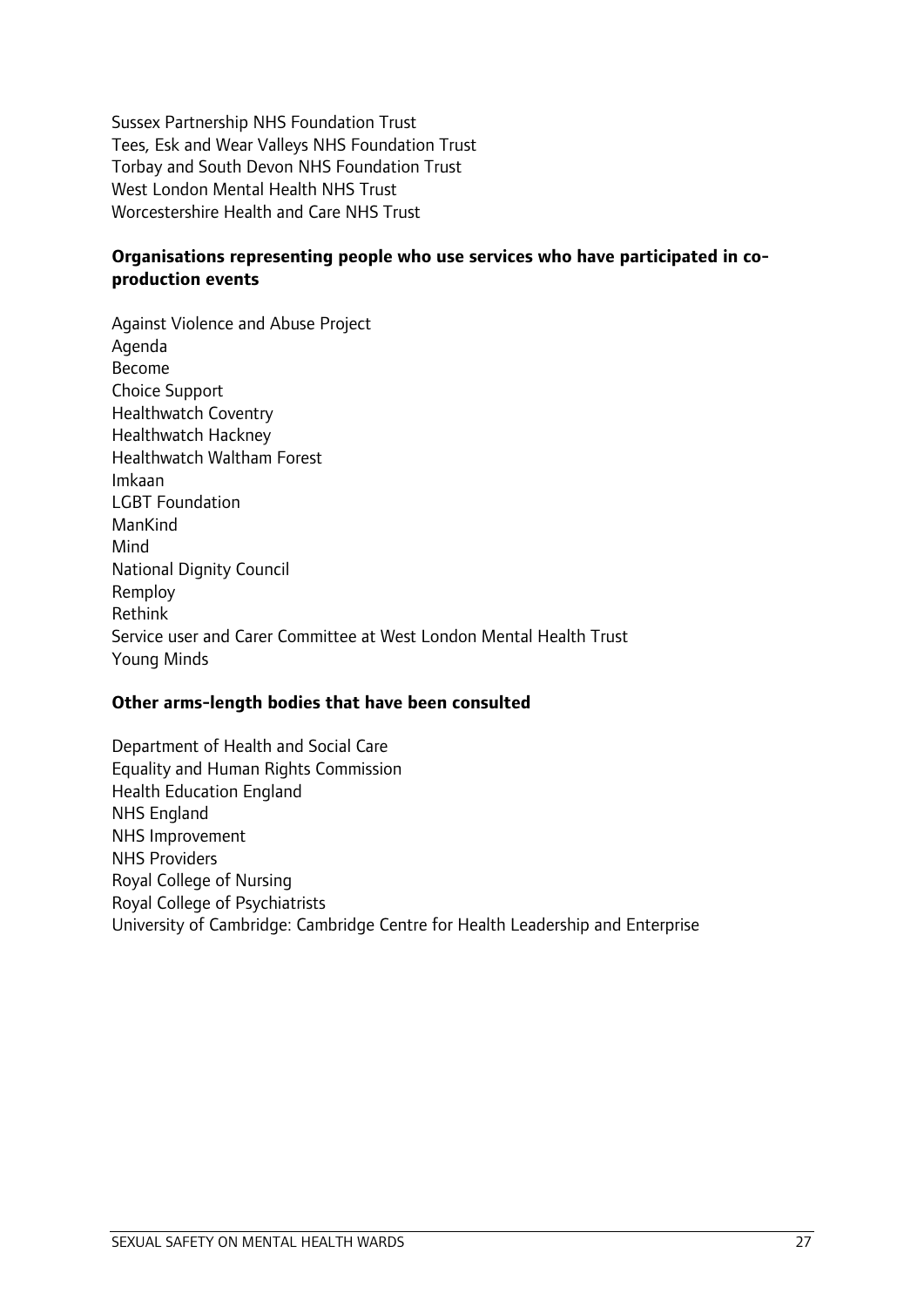# <span id="page-29-0"></span>**Appendix C**

#### **Our approach to analysing the National Reporting and Learning System (NRLS) data**

The methodology used for the analysis contained in this report is summarised as follows:

- Analysts extracted 58,464 NRLS reports submitted by 54 mental health trusts with an incident date between 1 April and 30 June 2017.
- We included those relating to wards and excluded those relating to community services where possible. This was done initially using the categorical fields and checked again at the review stage.
- We compiled a list of key words and phrases relating to sexual parts of the human body, nakedness or exposure, clothing, behaviour that is sexual in nature including verbal abuse, sexual harassment, sexual assault, rape, and the use of pornography – in order to identify which reports may be relevant. We then added in words that we found in relevant incident reports that we had not previously identified. The key words were broad and inclusive for example "sex" and "oral".
- We searched through these 58,464 for any reports containing these key words and identified 18,786 reports containing one or more of those key word hits.
- A team of analysts, inspectors and managers reviewed the 18,786 key word hit reports. At this point we were not working to a set definition, but were looking for incidents or allegations of sexual harassment or assault, or incidents likely to have caused distress to patients or to staff for example, from other patients speaking to them using sexualised language, using sexual words as insults or observing other patients behave in a sexually disinhibited manner due to their mental illness. This resulted in a list of 919 reports.
- In order to check the utility of our search terms, 1,039 randomly selected reports from April 2017 that did not contain any key words or phrases were reviewed. From these reports we found three that described sexual safety incidents. This means that we did not capture and analyse all relevant reports from the total number (58,464) we looked at, but we could conclude that relatively few were missed within the 39,678 reports that did not contain any of our selected key words or phrases.
- A team of analysts then carried out the in-depth study described in this report on these 919 reports. To categorise the sexual safety incidents in the reports, we made reference to the legal definitions of rape, sexual assault and sexual harassment contained in the Equality Act 2010 and the Sexual Offences Act 2003.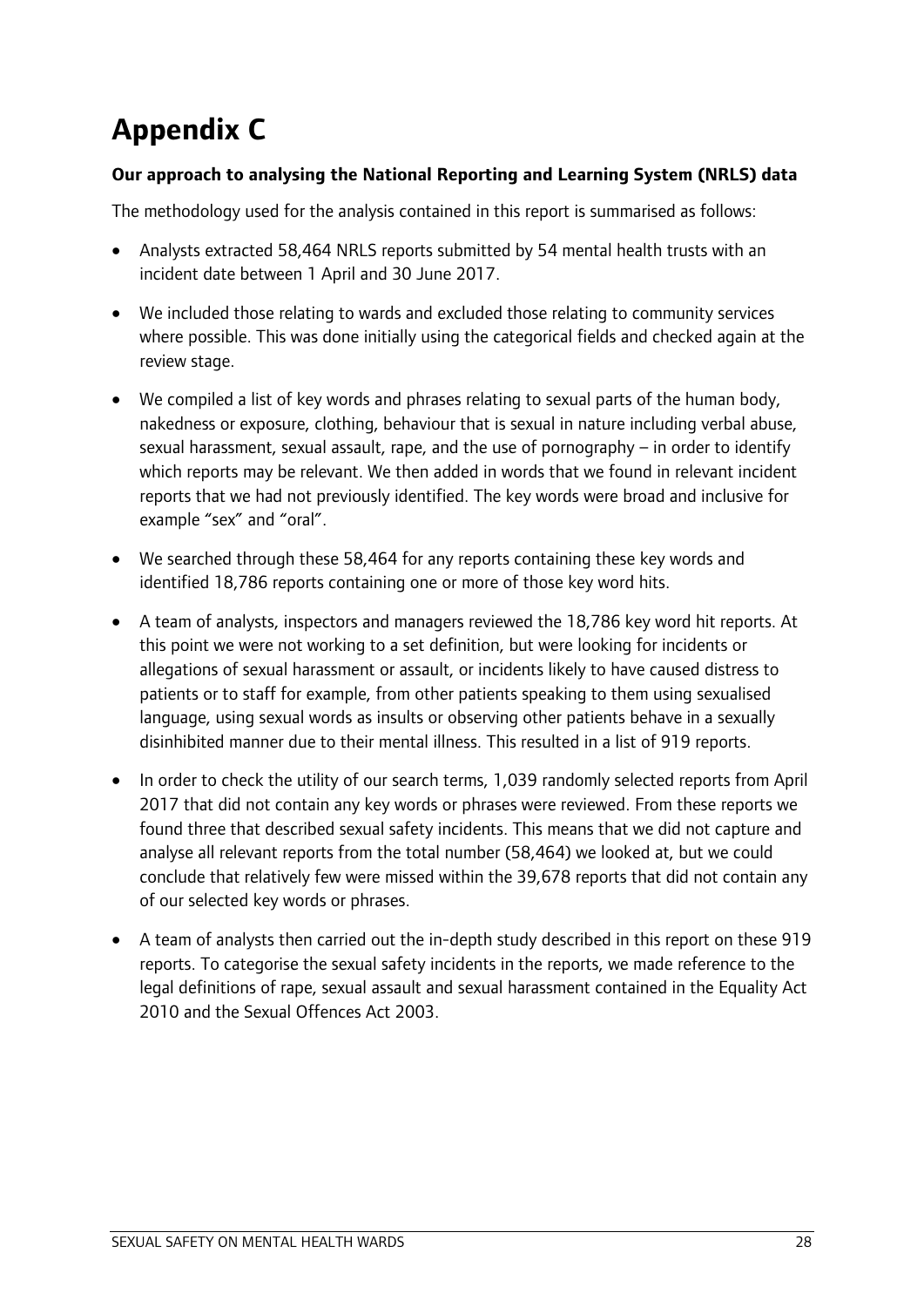### <span id="page-30-0"></span>**References**

<span id="page-30-1"></span>1 <sup>1</sup> Care Quality Commission, [The state of mental health services 2014 to 2017,](https://www.cqc.org.uk/publications/major-report/state-care-mental-health-services-2014-2017) 2017

<span id="page-30-2"></span><sup>2</sup> From the Chief Nursing Officer and Deputy NHS Chief Executive, *Eliminating Mixed-Sex* [Accommodation – Declaration Exercise,](https://www.gov.uk/government/uploads/system/uploads/attachment_data/file/215773/dh_124233.pdf) 2011

<span id="page-30-3"></span><sup>3</sup> Mind, Ward Watch: Mind's campaign to improve hospital conditions for mental health [patients: Report summary,](https://www.bl.uk/collection-items/ward-watch-minds-campaign-to-improve-hospital-conditions-for-mental-health-patients-report-summary) 2004

<span id="page-30-4"></span><sup>4</sup> Ministry of Health, New South Wales, **Sexual Safety of Mental Health Consumers Guidelines**, 2013

<span id="page-30-5"></span><sup>5</sup> Queensland Health, Sexual Health and Safety Guidelines – mental health, alcohol and drug [services,](https://www.health.qld.gov.au/data/assets/pdf_file/0030/426828/qh-gdl-434.pdf) 2016